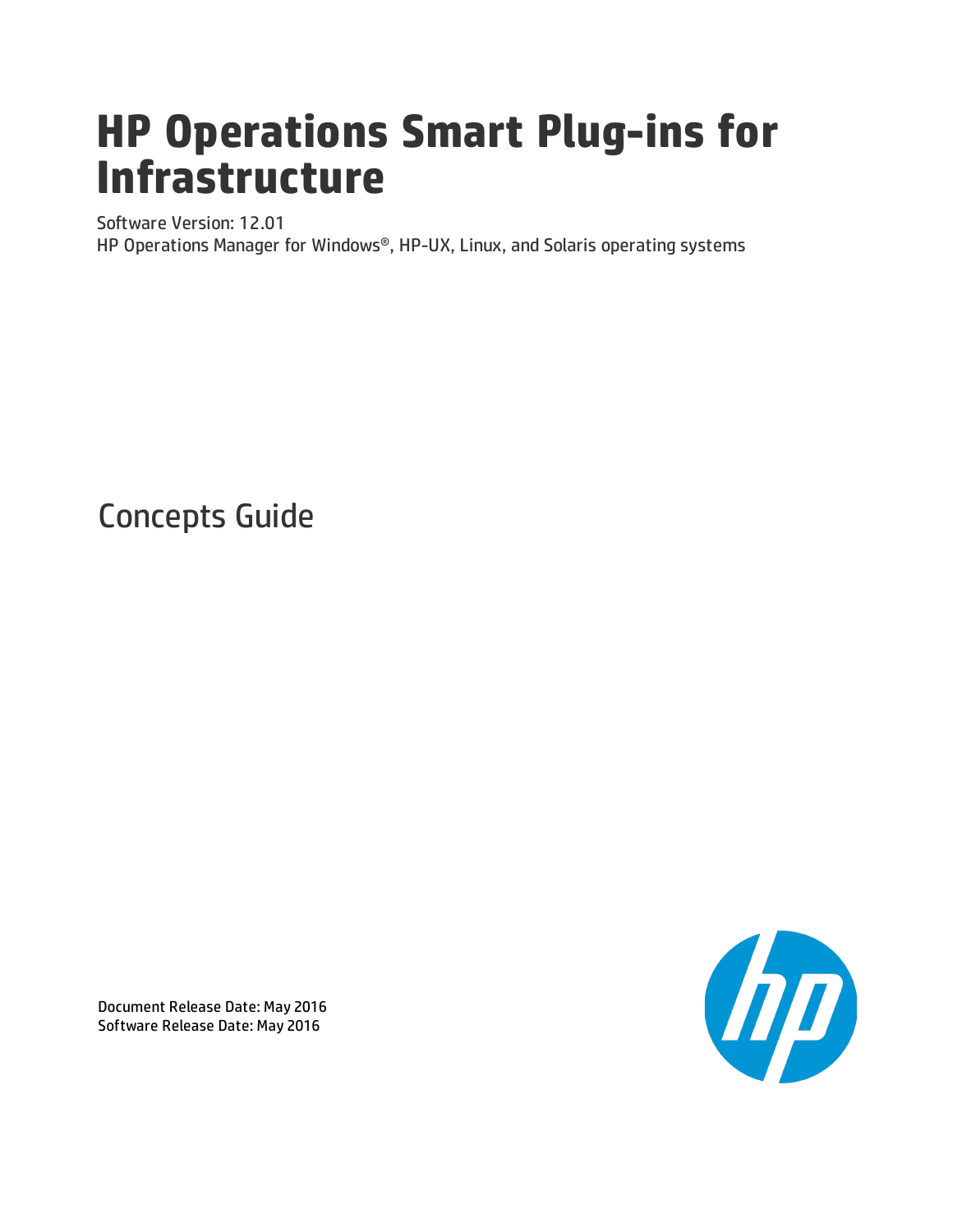### Legal Notices

### **Warranty**

The only warranties for HP products and services are set forth in the express warranty statements accompanying such products and services. Nothing herein should be construed as constituting an additional warranty. HP shall not be liable for technical or editorial errors or omissions contained herein.

The information contained herein is subject to change without notice.

### Restricted Rights Legend

Confidential computer software. Valid license from HP required for possession, use or copying. Consistent with FAR 12.211 and 12.212, Commercial Computer Software, Computer Software Documentation, and Technical Data for Commercial Items are licensed to the U.S. Government under vendor's standard commercial license.

### Copyright Notice

© Copyright 2011-2016 Hewlett-Packard Development Company, L.P.

### Trademark Notices

Adobe® and Acrobat® are trademarks of Adobe Systems Incorporated.

Microsoft® and Windows® are U.S. registered trademarks of the Microsoft group of companies.

UNIX® is a registered trademark of The Open Group.

Java is a registered trademark of Oracle and/or its affiliates.

### Documentation Updates

The title page of this document contains the following identifying information:

- Software Version number, which indicates the software version.
- Document Release Date, which changes each time the document is updated.
- <sup>l</sup> Software Release Date, which indicates the release date of this version of the software.

To check for recent updates or to verify that you are using the most recent edition of a document, go to: **https://softwaresupport.hp.com**

This site requires that you register for an HP Passport and sign in. To register for an HP Passport ID, go to: **https://hpp12.passport.hp.com/hppcf/createuser.do**

Or click the **the Register** link at the top of the HP Software Support page.

You will also receive updated or new editions if you subscribe to the appropriate product support service. Contact your HP sales representative for details.

### **Support**

Visit the HP Software Support Online web site at: **https://softwaresupport.hp.com**

This web site provides contact information and details about the products, services, and support that HP Software offers.

HP Software online support provides customer self-solve capabilities. It provides a fast and efficient way to access interactive technical support tools needed to manage your business. As a valued support customer, you can benefit by using the support web site to:

- Search for knowledge documents of interest
- Submit and track support cases and enhancement requests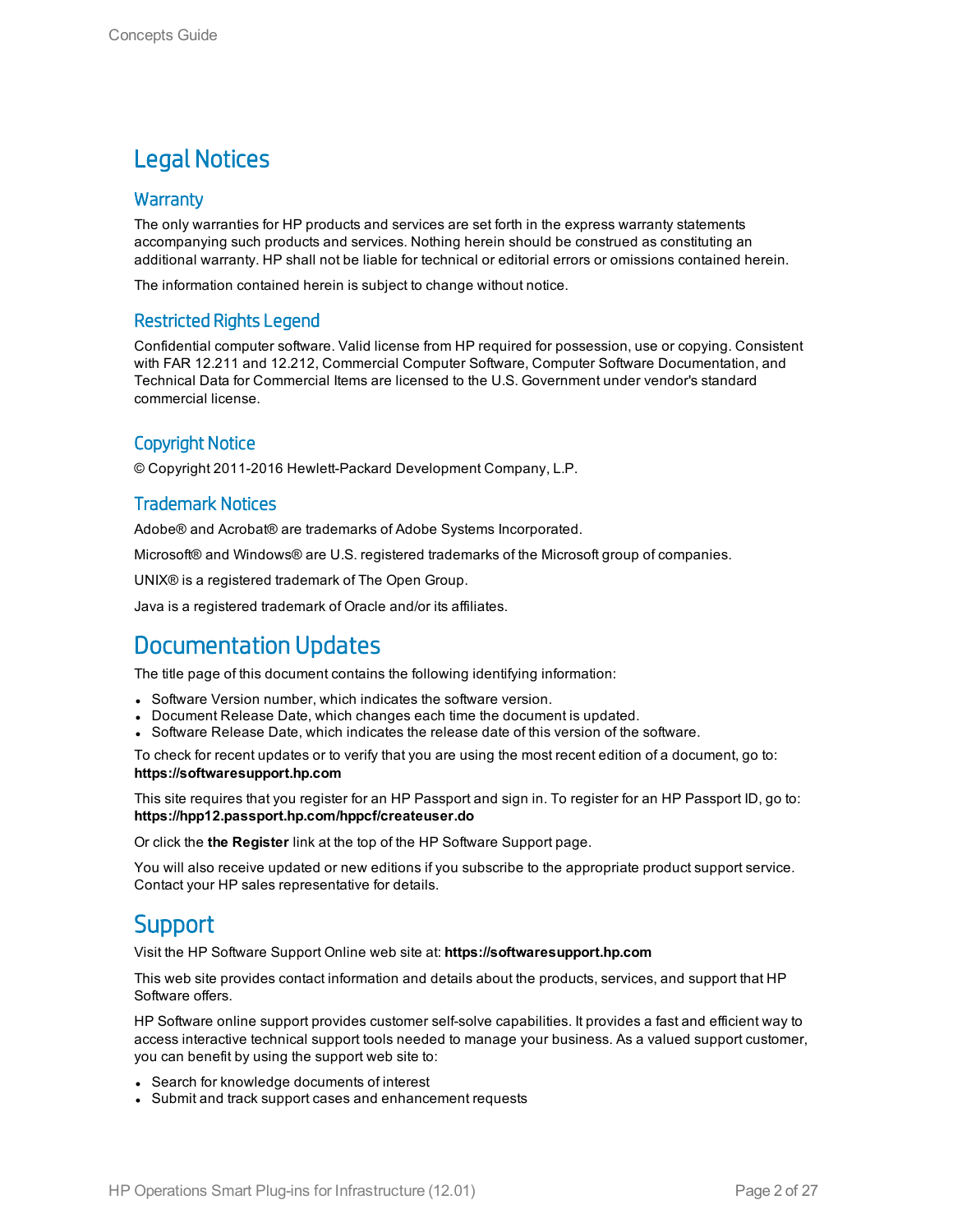- Download software patches
- Manage support contracts
- Look up HP support contacts
- Review information about available services
- Enter into discussions with other software customers
- Research and register for software training

Most of the support areas require that you register as an HP Passport user and sign in. Many also require a support contract. To register for an HP Passport ID, go to:

#### **https://hpp12.passport.hp.com/hppcf/createuser.do**

To find more information about access levels, go to:

#### **https://softwaresupport.hp.com/web/softwaresupport/access-levels**

**HP Software Solutions Now** accesses the HPSW Solution and Integration Portal Web site. This site enables you to explore HP Product Solutions to meet your business needs, includes a full list of Integrations between HP Products, as well as a listing of ITIL Processes. The URL for this Web site is **http://h20230.www2.hp.com/sc/solutions/index.jsp**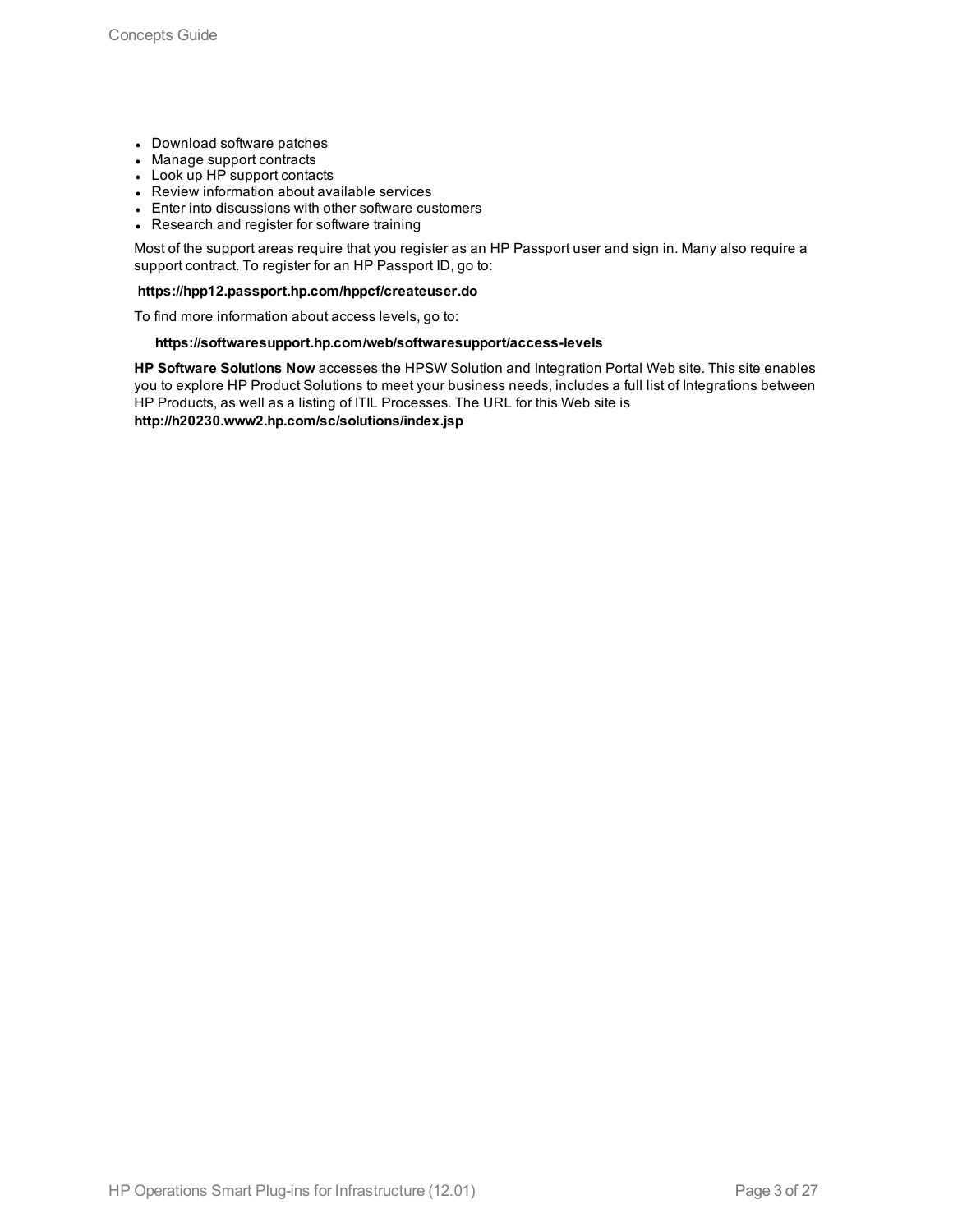## **Contents**

| How Infrastructure SPIs display Alerts and Ancillary Information 13 |     |
|---------------------------------------------------------------------|-----|
|                                                                     |     |
|                                                                     |     |
|                                                                     |     |
|                                                                     |     |
|                                                                     |     |
|                                                                     |     |
|                                                                     |     |
|                                                                     |     |
|                                                                     |     |
|                                                                     |     |
|                                                                     |     |
|                                                                     | .27 |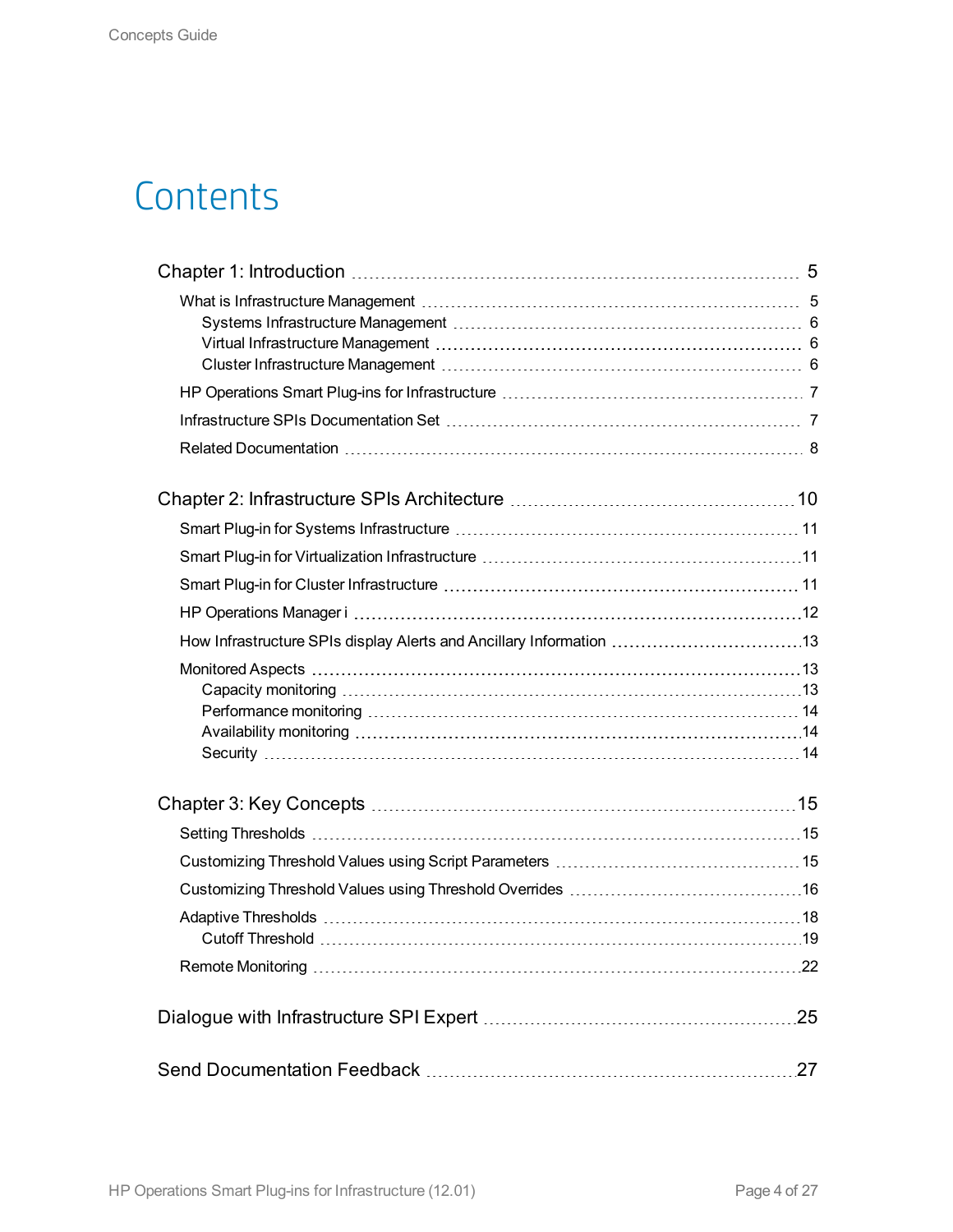## <span id="page-4-0"></span>Chapter 1: Introduction

This chapter provides a broad overview of Infrastructure Management and how the HP Operations Smart Plug-ins for Infrastructure (Infrastructure SPIs) can be effectively used to manage the enterprise wide infrastructure. It introduces concepts that will help you manage your infrastructure resources and processes, monitor applications, and monitor your systems.

## <span id="page-4-1"></span>What is Infrastructure Management

The dependency of enterprise on infrastructure has made it really imperative to look for ways and means to manage IT infrastructure. Infrastructure management not only helps to maintain and optimize business-critical systems but also assures availability of resources in a complex and decentralized IT infrastructure setup.



### **Logical representation of Infrastructure management**

Infrastructure management helps you to monitor, analyze, and optimize the usage of distributed operating systems, application and storage servers, clusters, and virtual machines. It helps to predict infrastructure resource utilization so that IT infrastructure issues can be either avoided or resolved before critical business availability is impacted. It also ensures optimal system performance and availability across the entire setup.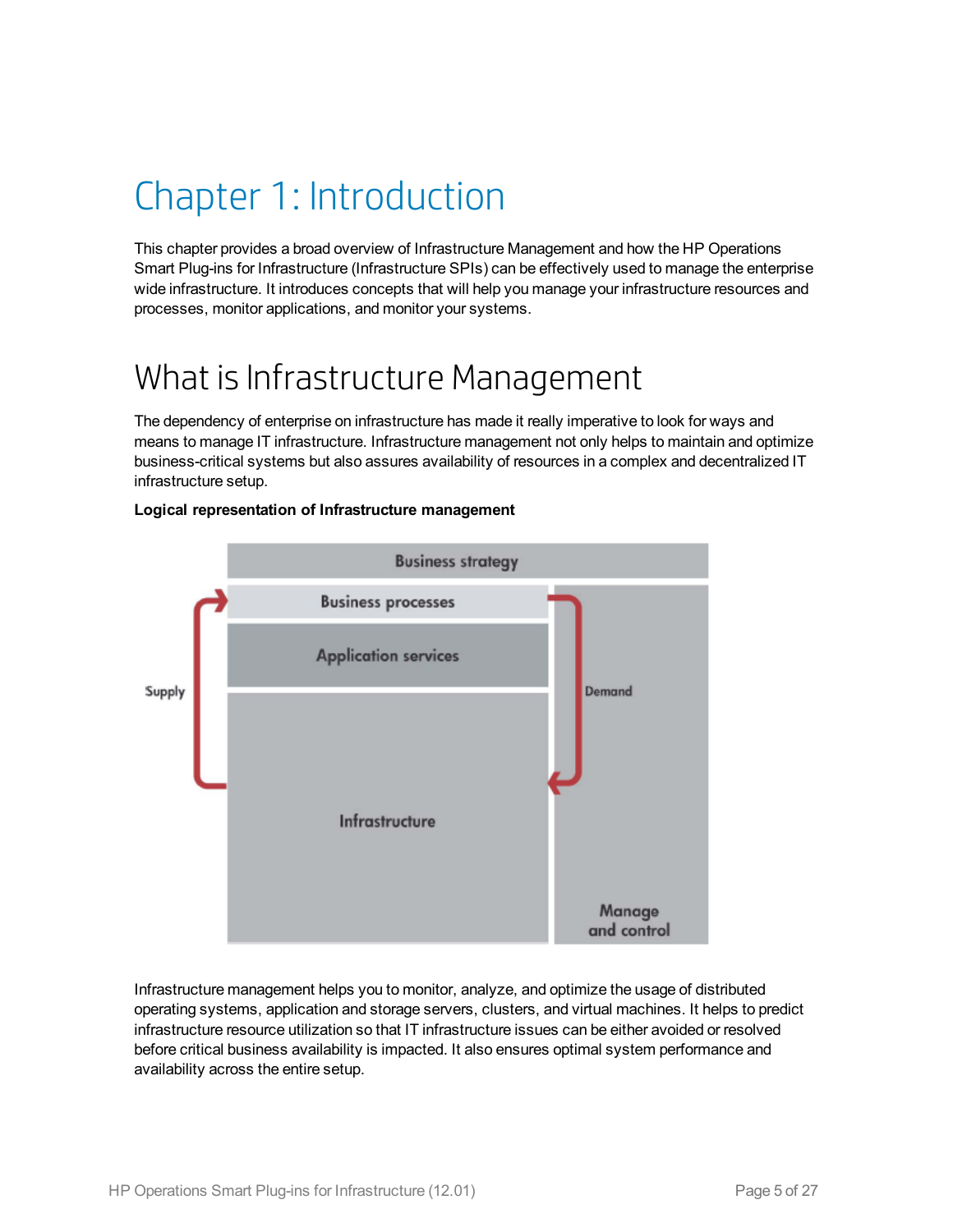The challenges of managing disparate infrastructure environments within a global organization are to coordinate the flow of critical information to resolve problems quickly, and to reduce the downtime and costs.

### <span id="page-5-0"></span>Systems Infrastructure Management

Systems infrastructure is the foundation or base infrastructure that is integral to an enterprise. It includes CPU, operating system, disk, memory, and network resources that need to be continuously monitored to ensure availability, performance, security and smooth functioning of underlying physical systems.

The system downtime can affect the quality of service you offer to the customers. For instance, a CPU bottleneck on the central web server could mean slow response to the customer accessing the server through a client application. This can directly encumber the customer satisfaction for your products and services. Such a scenario can be avoided by continuous monitoring of the systems infrastructure.

Systems infrastructure management enables you to achieve greater efficiency and productivity. It helps you to correlate, identify, and correct root cause of infrastructure faults and performance degradations. By analyzing the trend and performance of base infrastructure you can determine and plan for future requirements.

### <span id="page-5-1"></span>Virtual Infrastructure Management

Virtualization enables dividing the computer resources into multiple execution environments. It abstracts the physical hardware layer to enhance IT resource utilization. Virtual machines are used to consolidate the workloads of several under-utilized servers to fewer machines for effective utilization of hardware. It helps to reduce environmental costs and aids easier management and administration of the server infrastructure. Virtual machines are also used to run multiple operating systems simultaneously. These operating systems can be different versions, or even entirely different systems, which can be on hot standby. Virtualization enables existing operating systems to run on shared memory multiprocessors. Since virtual machines are logical entities and are separate from the physical resources they use, the host environment is able to dynamically assign the resources among them.

Virtualization infrastructure management maximizes resource utilization by providing monitoring services that allow you to visualize and manage your virtual infrastructure. The benefits of managing a virtual infrastructure are lower management costs, centralized management of heterogeneous resources, improved performance, and increased availability with greater visibility into your virtual systems.

### <span id="page-5-2"></span>Cluster Infrastructure Management

A cluster is a group of systems grouped together over a network, to improve performance and availability of systems over that provided by a single system. The distributed software installed on the networked computers turns them into a distributed system and presents the user with a single-system image. Clusters such as Serviceguard (for HP-UX and Linux) and Microsoft Cluster Server (MSCS), are often used to manage servers for high availability.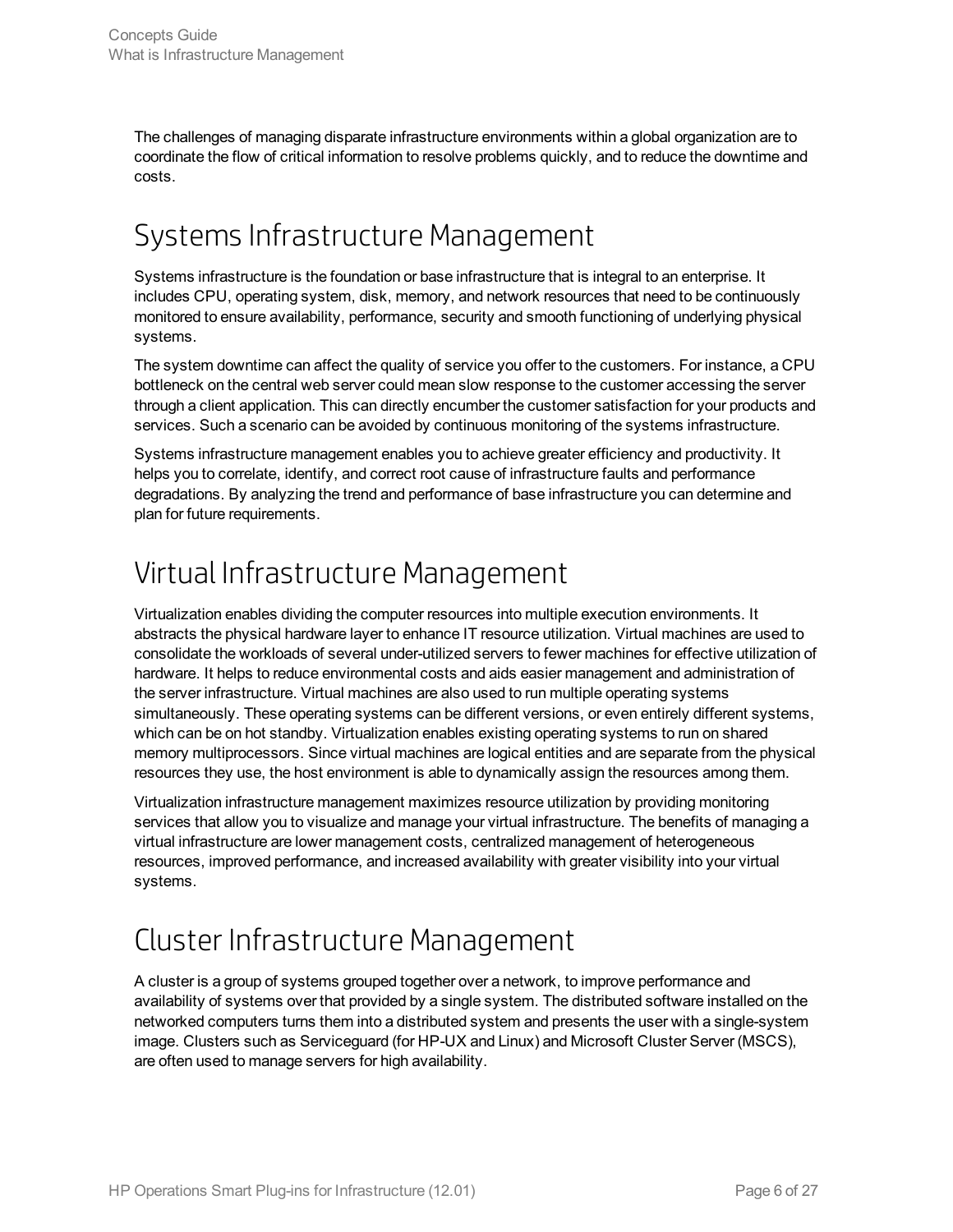There are various ways of clustering the systems, depending upon the purpose. For example, the *Highavailability (HA)* clusters are created to ensure the service availability especially for business critical applications and services. The HA clusters have redundant nodes. If a server with a particular application crashes, the application is immediately restarted on another system without administrative intervention. This redundancy provides high availability of services by eliminating single points of failure. Another category of clusters is *Load-balancing.* Load balancing clusters share the workload among the systems that are members of a cluster, and function as one single virtual computer.

Cluster infrastructure monitoring maximizes resource availability and system performance by providing monitoring services that allow you to visualize and manage all the nodes in your cluster. The benefits of managing a cluster infrastructure are centralized management, improved performance, and increased availability of cluster nodes and resource groups.

## <span id="page-6-0"></span>HP Operations Smart Plug-ins for Infrastructure

The HP Operations Smart Plug-ins for Infrastructure (Infrastructure SPIs) forms a software suite that integrates fully with the HP Operations Manager (HPOM) and extends HPOMs management scope to include distributed enterprise-wide base infrastructure including systems, high-availability clusters (HA clusters), and virtual infrastructure.

The Infrastructure SPIs provide pre-defined management policies to enable you to quickly gain control of the essential elements of your IT infrastructure. It enables relating the cross domain IT infrastructure events with relevant applications and maps them into a hierarchical service map. The map view displays the real-time status of your infrastructure environment and helps to identify the root-cause of alarms reported on operating systems, associated software services, and, in addition, essential hardware elements such as CPU, memory, swap space and so on.

The Infrastructure SPIs can be used to monitor and manage the functionality of the operating systems and associated software and hardware. The operating systems and related infrastructure can be in a clustered and virtualized environment.

<span id="page-6-1"></span>The Infrastructure SPIs are integrated with other HPOM products, such as HP Operations agent, HP Performance Agent, HP Reporter, and HP Performance Manager.

## Infrastructure SPIs Documentation Set

The following documentation map lists the documents that are required for understanding the product.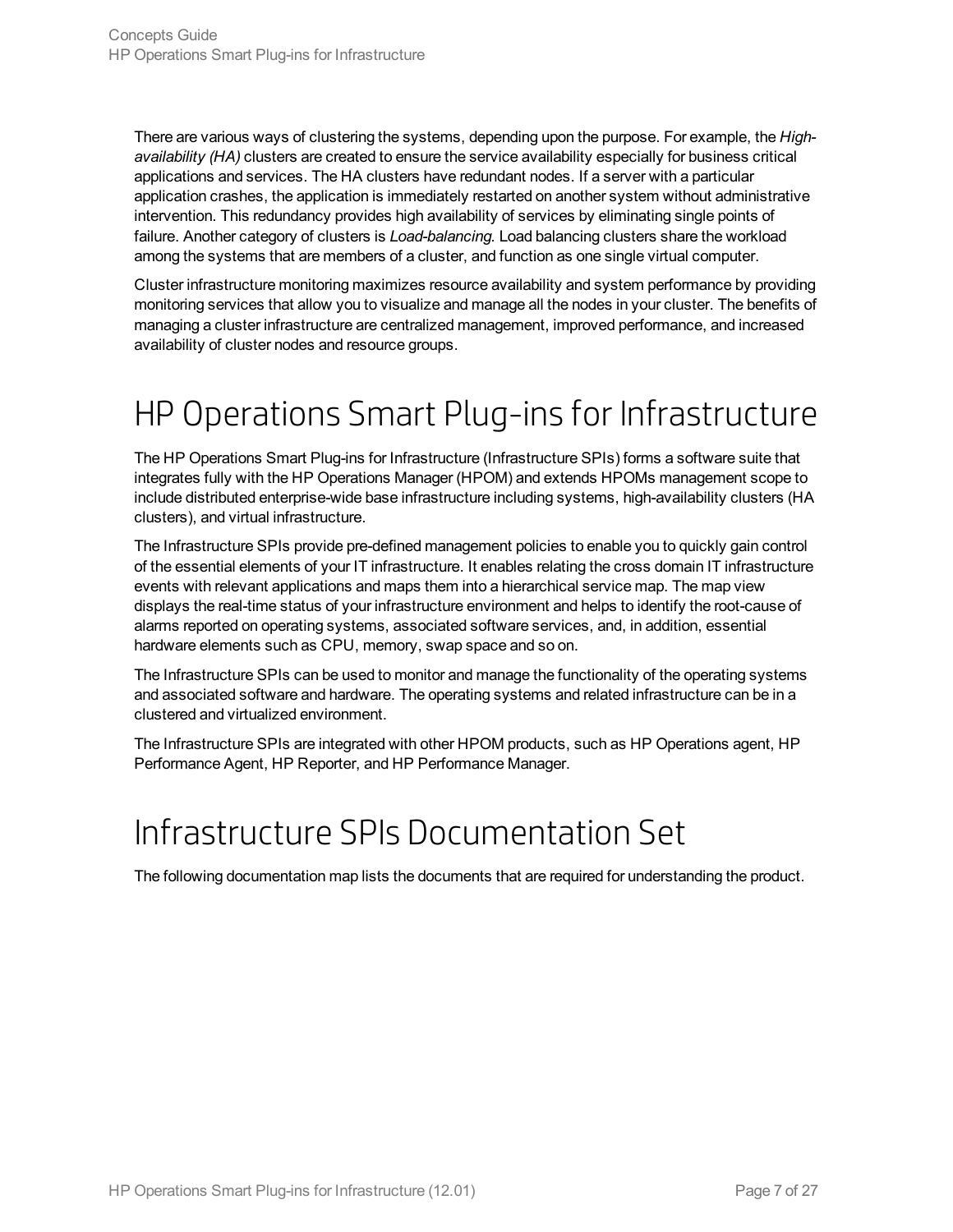

### Documentation Map for Infra SPI

Note: You can download all the above documents from the Doc Server at the following location http://support.openview.hp.com/selfsolve/manuals.

## <span id="page-7-0"></span>Related Documentation

The Infrastructure SPIs are integrated with other HPOM products, such as HP Operations agent, HP Performance Agent, HP Reporter, and HP Performance Manager.

Before you start the installation of the infrastructure SPIs, you must plan the infrastructure. The HP Operations Manager (HPOM) presents you with the framework to monitor and manage multiple systems through a single, interactive console. The HP Operations agent deployed on individual nodes helps you gather vital information to facilitate the monitoring process.

To install and deploy the Operations agent on the nodes, see the following Operations agent documentation:

- HP Operations Agent Installation Guide
- HP Operations Agent Deployment Guide
- HP Operation Agent Release Notes
- HP Performance Agent

You can integrate with HP Reporter to create reports in multiple formats from the data collected by the HP Operations Agent. See the following documentation: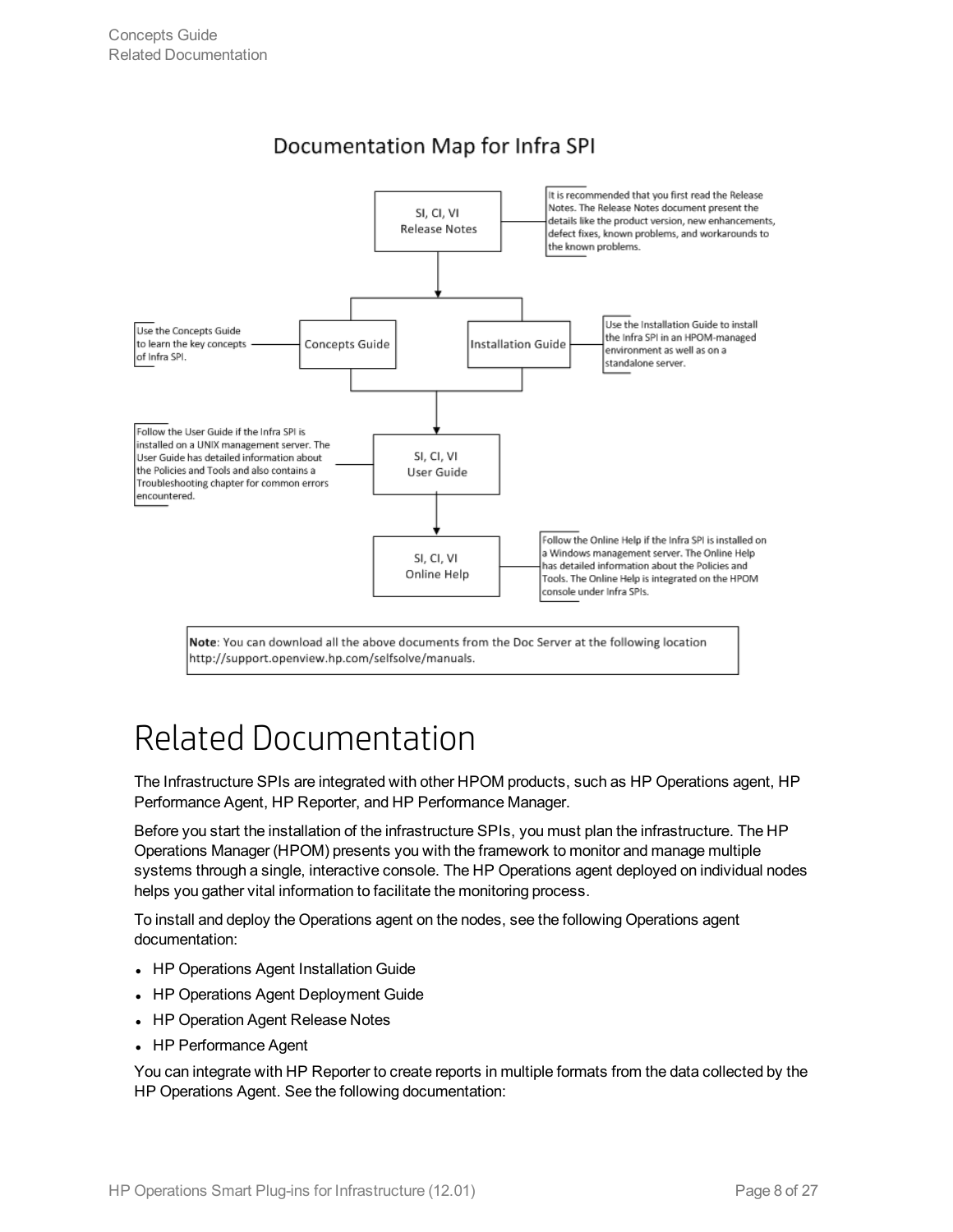- HP Reporter Concepts Guide
- HP Reporter Release Notes
- HP Reporter Installation Guide

Integrate with HP Performance Manager to view and analyze the available data in the form of charts and graphs. See the following documentation:

- HP Performance Manager Installation, Upgrade, and Migration Guide
- HP Performance Release Notes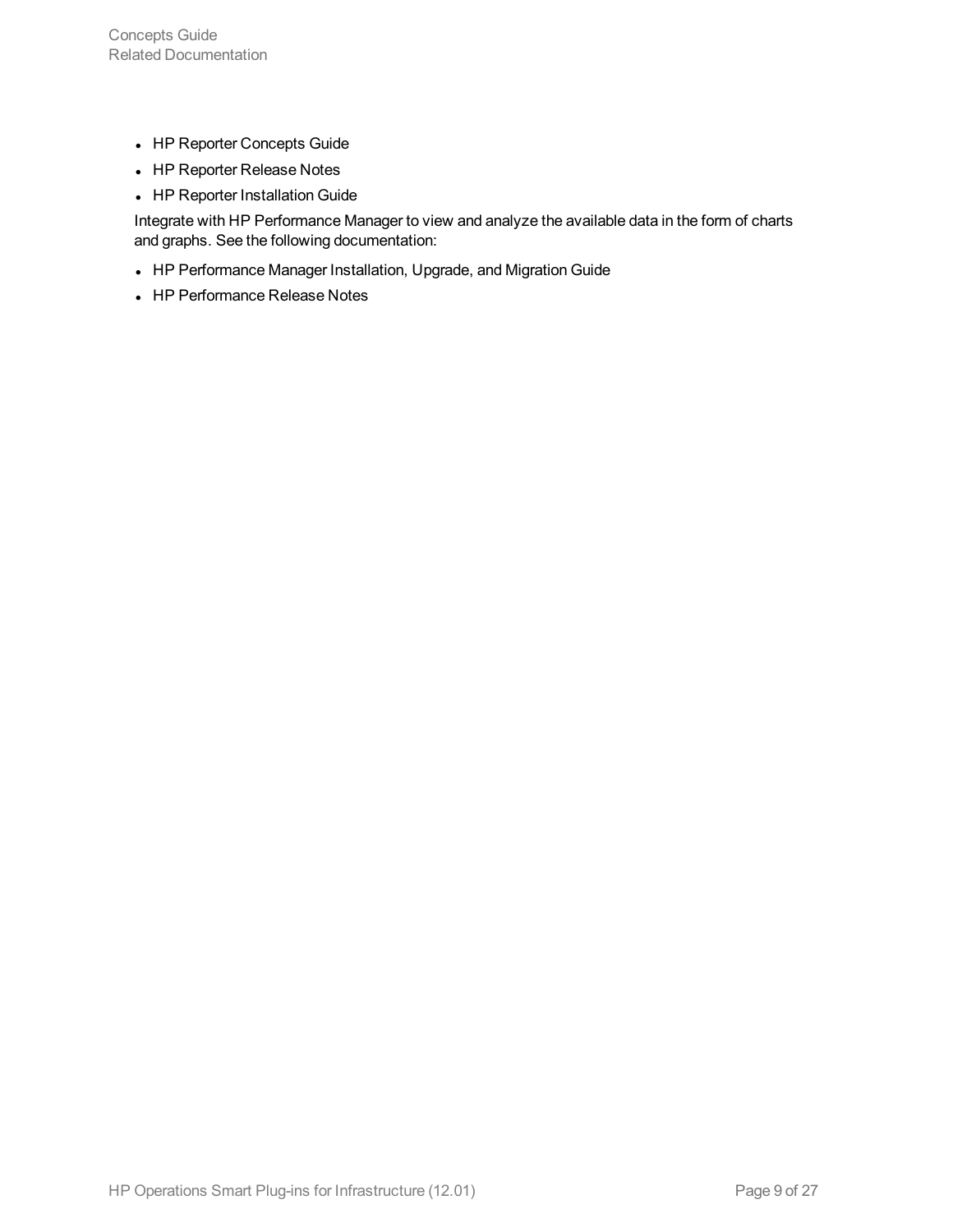## <span id="page-9-0"></span>Chapter 2: Infrastructure SPIs Architecture

The Infrastructure SPIs help you to increase the infrastructure availability and performance, visualize the capacity shortages and trends, and lower the overall operational maintenance cost across your entire environment. They offer common and unified model for managing infrastructure problem on single systems, cluster environments, and virtualized setups.



HP Operations Smart Plug-ins for Infrastructure is a software suite comprising of three SPIs:

- HP Operations Smart Plug-in for Systems Infrastructure
- HP Operations Smart Plug-in for Virtualization Infrastructure
- HP Operations Smart Plug-in for Cluster Infrastructure

To find an infrastructure-specific policy, such as for a cluster, you can use the policy folder. For example:

*On HPOM for Windows console:*

### **Policy management Policy groups Infrastructure Management en Cluster Infrastructure**

*On HPOM for UNIX/Linux console:*

**Policy Bank Infrastructure Management en Cluster Infrastructure**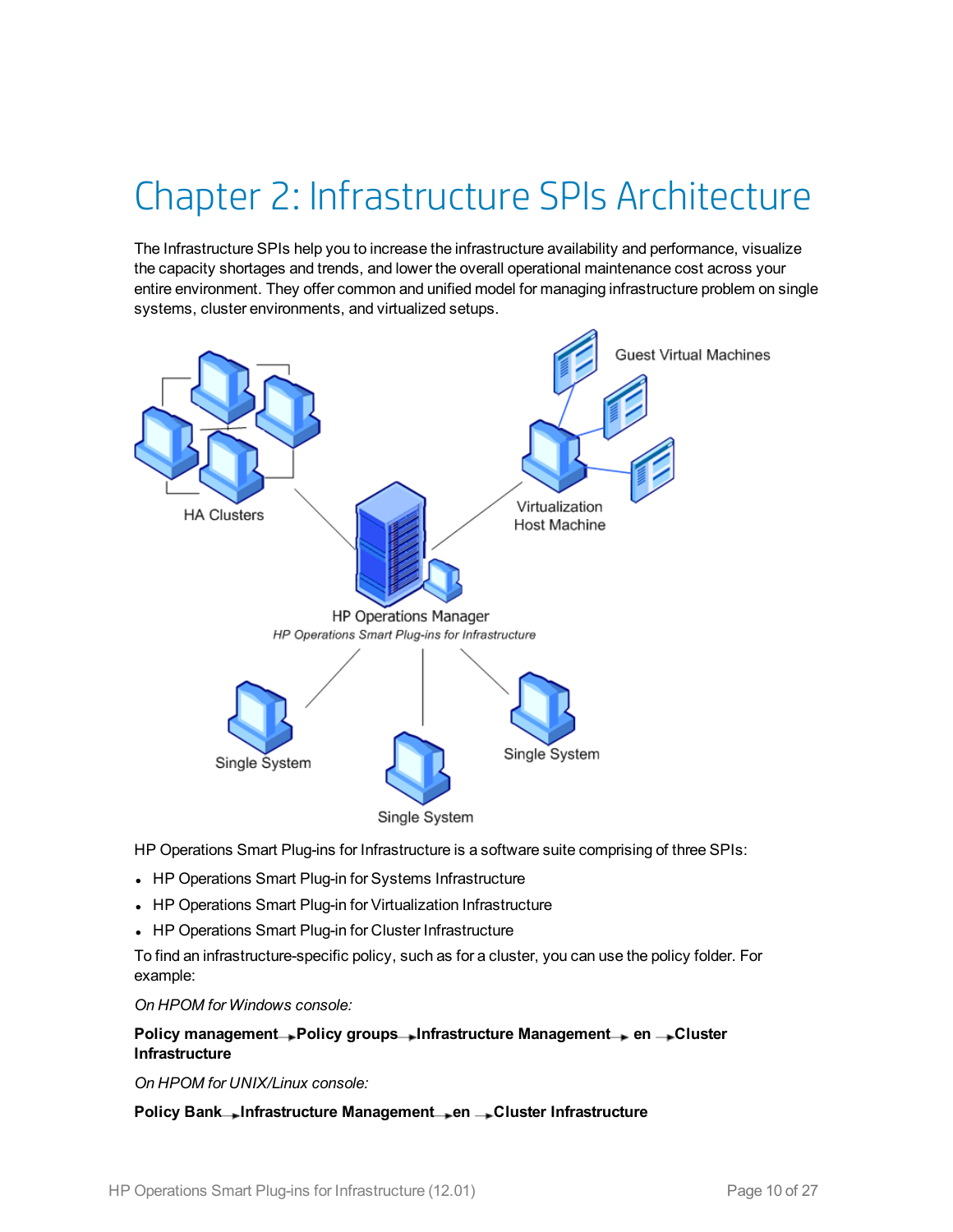## <span id="page-10-0"></span>Smart Plug-in for Systems Infrastructure

The Smart Plug-in for Systems Infrastructure (Systems Infrastructure SPI) helps you monitor enterprise wide single systems running Microsoft Windows or enterprise Linux distributions. It sends out alerts to the HPOM console for performance, capacity utilization, availability, and security of the monitored systems. The Systems Infrastructure SPI discovery policy gathers service information from the managed nodes such as hardware resources, operating system attributes, and applications and adds this information to the HPOM Services area.

<span id="page-10-1"></span>If the managed node is a cluster node, the discovery policy initiates Cluster Infrastructure SPI discovery. The Cluster Infrastructure SPI discovers the clusters, cluster nodes, and resource groups.

## Smart Plug-in for Virtualization Infrastructure

The Smart Plug-in for Virtualization Infrastructure monitors performance, capacity and availability aspects of the virtual resources.

The virtual infrastructure consists of the following components:

**Host Machines** are the physical machines allow sharing of the machine resources between different virtual machines.

<span id="page-10-2"></span>**Guest Machines** are the virtual machines that run on the host machines abstracting the details of the underlying hardware or operating system.

## Smart Plug-in for Cluster Infrastructure

The Smart Plug-in for Cluster Infrastructure helps you monitor high availability (HA) cluster infrastructure on the network. It sends out alerts to the HPOM console for performance and availability of the clustered nodes. The availability of clustered nodes can be affected due to downtime. Downtime may be planned due to maintenance or routine operations such as upgrade, space management or system reconfiguration or unplanned due to power outage, human error, data corruption, and software or hardware errors.

The HA cluster infrastructure consists of the following components:

**Cluster service** controls cluster activity, communication between the cluster servers, and operations in case of a failure.

**Cluster nodes** are specially linked servers running the cluster service.

**Cluster resource group** is a group of cluster resources that are managed as a unit of failover.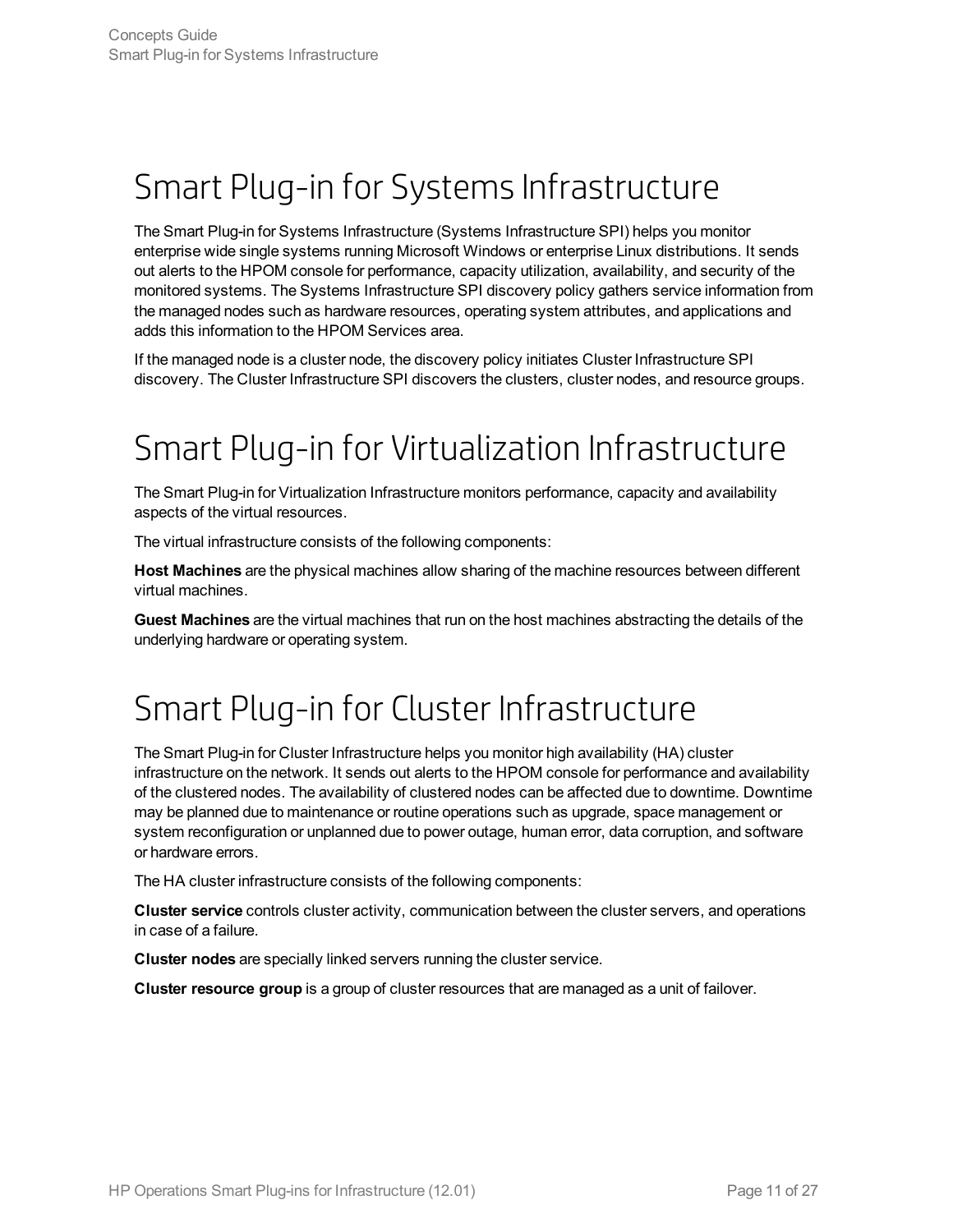## <span id="page-11-0"></span>HP Operations Manager i

HP Operations Manager i (referred to in this guide as HP OMi) is an event and performance manager that helps you to monitor heterogeneous network from the perspective of its operational infrastructure and, at the same time, from the perspective of business services, in a large and complex environment. It is responsible for gathering information about infrastructure health, systems, and applications to help identify and resolve specific operations problems.

HP OMi helps you achieve the following:

HP OMi

Management Server

OMi content pack for

**Infrastructure SPIs** 

- Create a superior view of infrastructure health across systems and networks.
- Consolidate events into one central console and correlate the IT infrastructure events and end user management events.
- Automatically determine with topology-based event correlation the root cause and event relationship.
- Effectively make use of the advanced service health for the IT infrastructure.

To achieve this, HP OMi requires the HP Business Service Management (BSM) platform and HP Operations Manager. HPOM forwards the OMi ready events that occur in your managed environment to the HP OMi where they are evaluated. The image below is a logical representation of the communication between HPOM and HP OMi.

# **OMi Ready Events** Managed nodes

### **Logical representation of communication between HPOM and HP OMi**

HP OMi uses content packs to exchange customized, HP OMi-related data between instances of the HP OMi management server. A content pack contains a complete snapshot of all (or any part of) the HP OMi rules, tools, mappings, assignments, and menu options that you define and configure to help users manage your IT environment with HP OMi. You can specify the content you want to update when synchronizing the topology between HP OMi and HP Operations Manager.

**HPOM** 

Management Server

**Infrastructure SPIs** 

Using the Infrastructure SPIs, you can manage your infrastructure in HPOM and monitor the availability, use, and performance of the HPOM as managed nodes. Infrastructure SPIs include preconfigured content pack that enables HP OMi to analyze events related to infrastructure.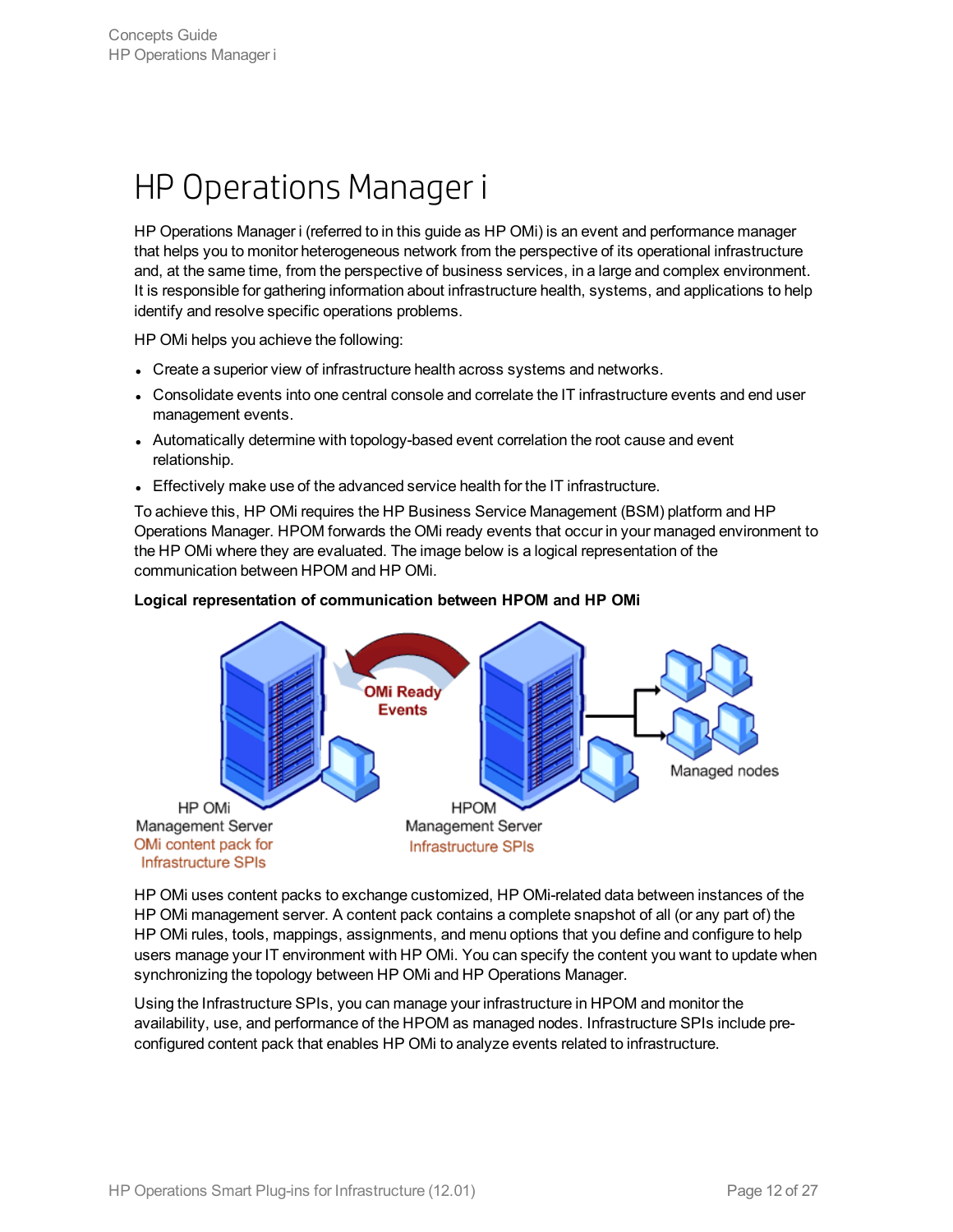## <span id="page-12-0"></span>How Infrastructure SPIs display Alerts and Ancillary Information

Infrastructure SPIs displays information that helps to analyze, isolate and resolve infrastructure issues. It displays information in various forms:

**Message alerts** are displayed in the HPOM message browser. Using the measurement threshold policy settings and the collected values for each targeted metric that the collector/analyzer has gathered, the Infrastructure SPIs forward appropriate messages to the HPOM console, where they are displayed with a color-coded severity level.

**Instructions text** offers problem resolution suggestion. It is available within the generated message Properties sheet. To view the text, right-click the message, select **Properties**, and choose the **Instructions** tab.

**Reports** provide a picture of system, cluster, or virtualization resources. You can use reports to observe performance and usage trends.

**Graphs** help you to look at usage trends, compare performance between systems, and analyze the metric collected data. A set of preconfigured graphs are provided with the System Infrastructure SPI and Virtualization Infrastructure SPI.

<span id="page-12-1"></span>**Annotations** are additional notes in the HPOM messages. Infrastructure SPI messages contains annotations providing status and the output of the automatic actions that run on the managed node.

## Monitored Aspects

The Infrastructure SPI adds to the monitoring capabilities of HPOM by monitoring Infrastructure data that is targeted and gathered according to rules and schedule specifications contained within policies.

As the usage of IT resources changes, and functionality evolves, the amount of disk space, processing power, memory, and other parameters also change. It is essential to understand the current demands, and how they will change over time. Monitoring these aspects over a period of time is beneficial in understanding the impact on IT resource utilization. Infrastructure management analyzes current and historical performance to accurately predict future resource capacity needs.

### <span id="page-12-2"></span>Capacity monitoring

Capacity monitoring helps to deliver performance at the required service level and cost. It ensures that the capacity of the IT infrastructure corresponds to the evolving demands of the business. It helps identify the under-utilized and over-utilized resources.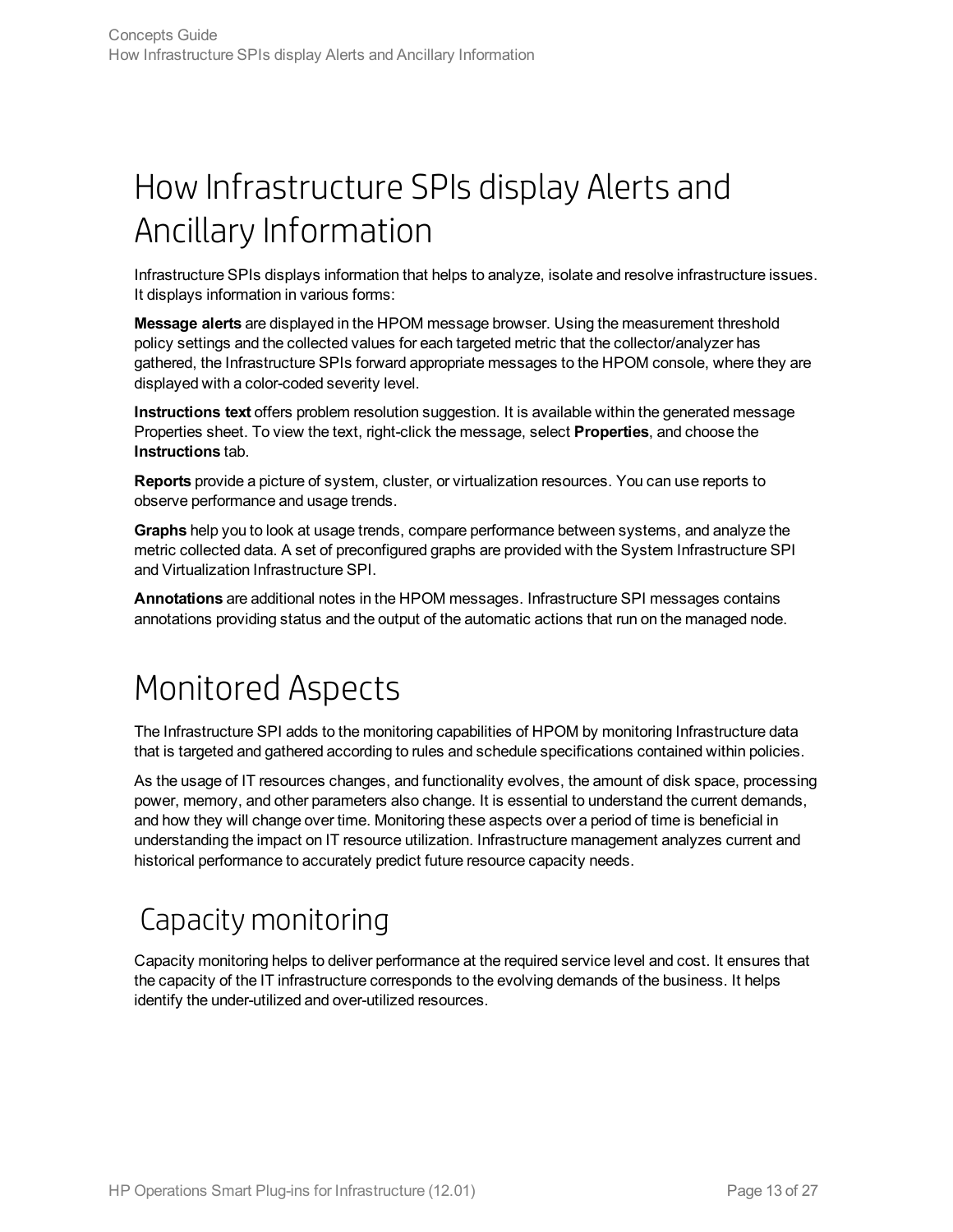### <span id="page-13-0"></span>Performance monitoring

Performance monitoring helps to preempt performance disruption and identify infrastructure issues that can threaten service quality. The collected performance data is used to correlate events across the entire infrastructure of servers, operating systems, network devices, and applications in order to prevent or identify the root cause of a developing performance issue.

### <span id="page-13-1"></span>Availability monitoring

Availability monitoring helps to ensure adequate availability of resources. It is important to identify unacceptable resource availability levels. The current load on IT infrastructure is computed and compared with threshold levels to see if there is any shortfall in resource availability.

### <span id="page-13-2"></span>Security

Security monitoring helps to identify security issues and vulnerabilities across heterogeneous operating environments so that corrective steps can be initiated in a timely manner. This is necessary to ensure the continuity of service and safety of information.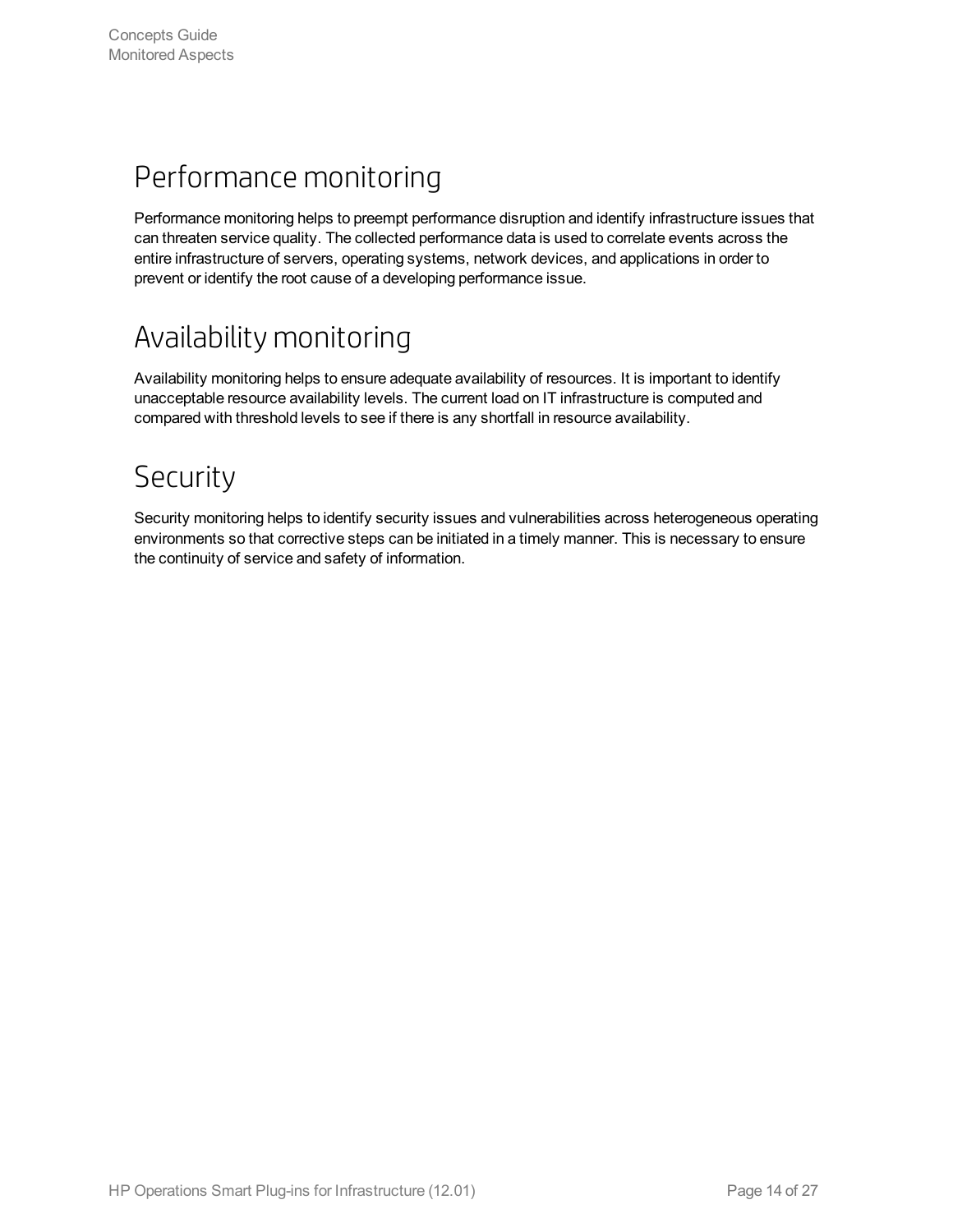# <span id="page-14-1"></span><span id="page-14-0"></span>Chapter 3: Key Concepts

## Setting Thresholds

Most policies have multiple threshold levels. It is essential to set the threshold values carefully for each level because the message alert on the HPOM for Windows console depends upon the set threshold value.

<span id="page-14-2"></span>Infrastructure SPIs enable you to set and modify policy threshold values in the following ways:

## Customizing Threshold Values using Script Parameters

If the default values do not suit your particular environment, you can change the type of threshold as well as the defined threshold limits. The Script-Parameter tab in a policy displays the parameter names for the thresholds. These parameter names are case-sensitive.

#### **To modify thresholds for Measurement Threshold type policies:**

- 1. Start the HP Operations GUI and use the Console Tree to browse to the **Infrastructure Management** policy group/ policy bank.
- 2. Locate the policy you want to modify by expanding the appropriate policy group Virtualization Infrastructure, Systems Infrastructure, or Cluster Infrastructure and their appropriate subordinate groups.
- 3. Open the **Policy Edit** window.
- 4. Select the **Script-Parameters** tab and set the new threshold value for the thresholds as appropriate. In the absence of the Script-Parameters tab in the policy, you can use the Threshold levels tab to set threshold values.

**Example of modifying threshold for Measurement Threshold policy**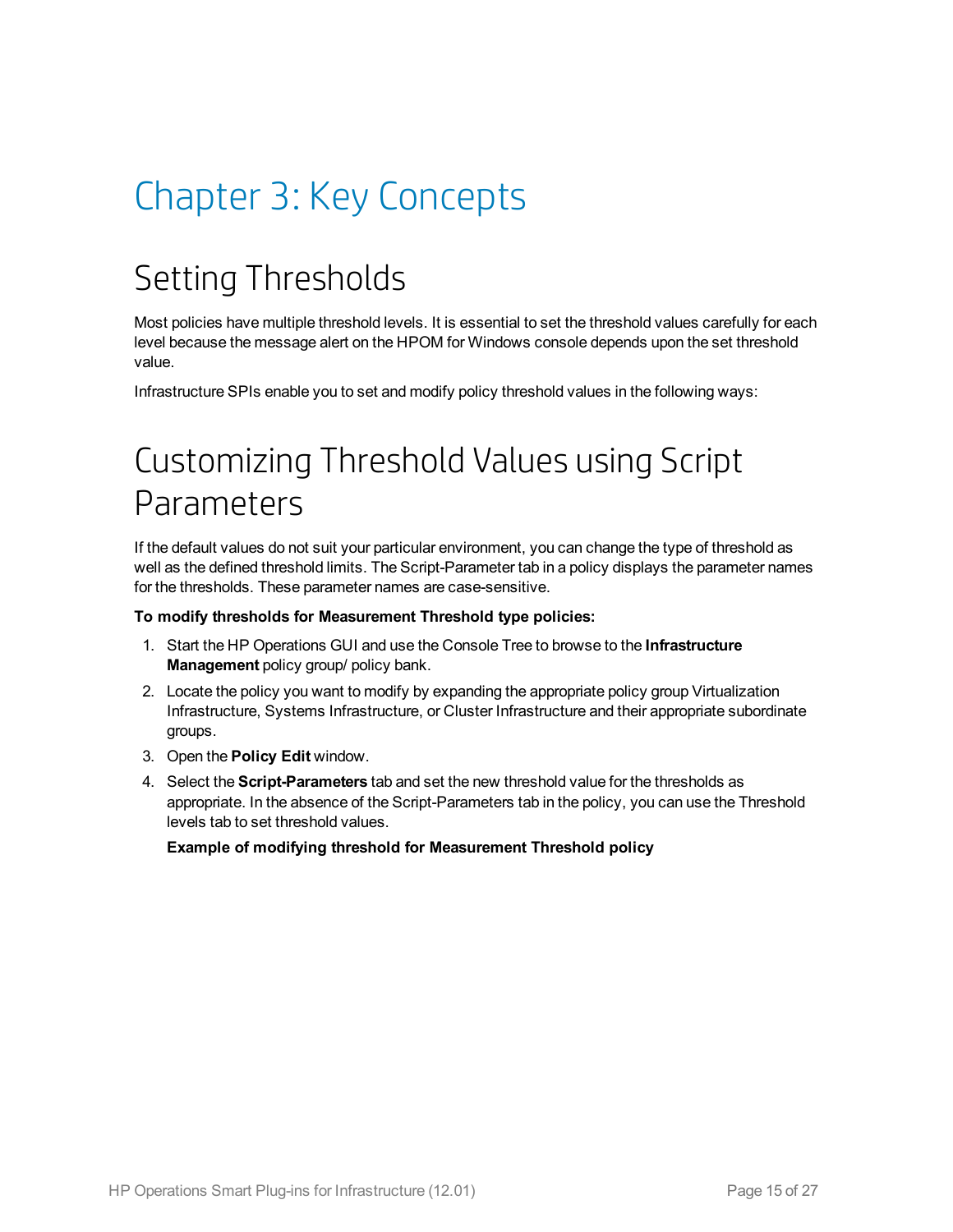|                                                                             |                                                                                                               |                 | SI-DiskCapacityMonitor [100.1] (Measurement Threshold)                                                                                                                         |                         |                      | $\overline{\mathbf{L}^{\mathbb{C}}$ |
|-----------------------------------------------------------------------------|---------------------------------------------------------------------------------------------------------------|-----------------|--------------------------------------------------------------------------------------------------------------------------------------------------------------------------------|-------------------------|----------------------|-------------------------------------|
|                                                                             | File<br>View Help -                                                                                           |                 |                                                                                                                                                                                |                         |                      |                                     |
|                                                                             | Save and Close [4] Save                                                                                       |                 | ?<br>Help                                                                                                                                                                      |                         |                      |                                     |
|                                                                             | Script-Parameters   Rules   Options  <br>Source                                                               |                 |                                                                                                                                                                                |                         |                      |                                     |
|                                                                             | Name                                                                                                          | Caption         |                                                                                                                                                                                | Value                   | Default              | Edit                                |
|                                                                             | SpaceUtilCriticalThreshold<br>SpaceUtilMajorThreshold<br>SpaceUtilMinorThreshold<br>SpaceUtilWarningThreshold |                 | logical drive/fs space utilization - criti<br>logical drive/fs space utilization - maj<br>logical drive/fs space utilization - min<br>logical drive/fs space utilization - war | 65535<br>95<br>90<br>85 | 95<br>90<br>85<br>80 |                                     |
|                                                                             | SpaceUtilWarningThreshold properties                                                                          |                 |                                                                                                                                                                                |                         |                      | ⊠                                   |
| SpaceUtilWarningThreshold<br>Parameter:                                     |                                                                                                               |                 |                                                                                                                                                                                |                         |                      |                                     |
| logical drive/fs space utilization - warning severity threshold<br>Caption: |                                                                                                               |                 |                                                                                                                                                                                |                         |                      |                                     |
| String<br>Value data type:                                                  |                                                                                                               |                 |                                                                                                                                                                                |                         |                      |                                     |
| 85<br>Value:                                                                |                                                                                                               |                 |                                                                                                                                                                                |                         |                      |                                     |
|                                                                             |                                                                                                               | Default is "80" |                                                                                                                                                                                |                         |                      |                                     |
| Re                                                                          |                                                                                                               |                 | Default                                                                                                                                                                        | 0K                      | Cancel               | NUM.                                |

5. Click **OK** to save the changes.

<span id="page-15-0"></span>Redeploy the policy to the appropriate managed nodes.

## Customizing Threshold Values using Threshold **Overrides**

The threshold overrides concept provides additional flexibility to the Infrastructure SPIs by controlling how a set of threshold values is applied to the target managed nodes. The *ThresholdOverrides* policy enables you to override the thresholds for multiple polices on a managed node.

You can set the threshold value across multiple policies in one step, by creating a list of all threshold parameter names and values, and override the thresholds across policies on a managed node. You can use this list of threshold parameters to standardize the setting on multiple managed nodes. In case you want to change values for a node, you can modify the values in the list and deploy the *ThresholdOverrides* policy on that particular managed node.

#### **Example of threshold overrides policy**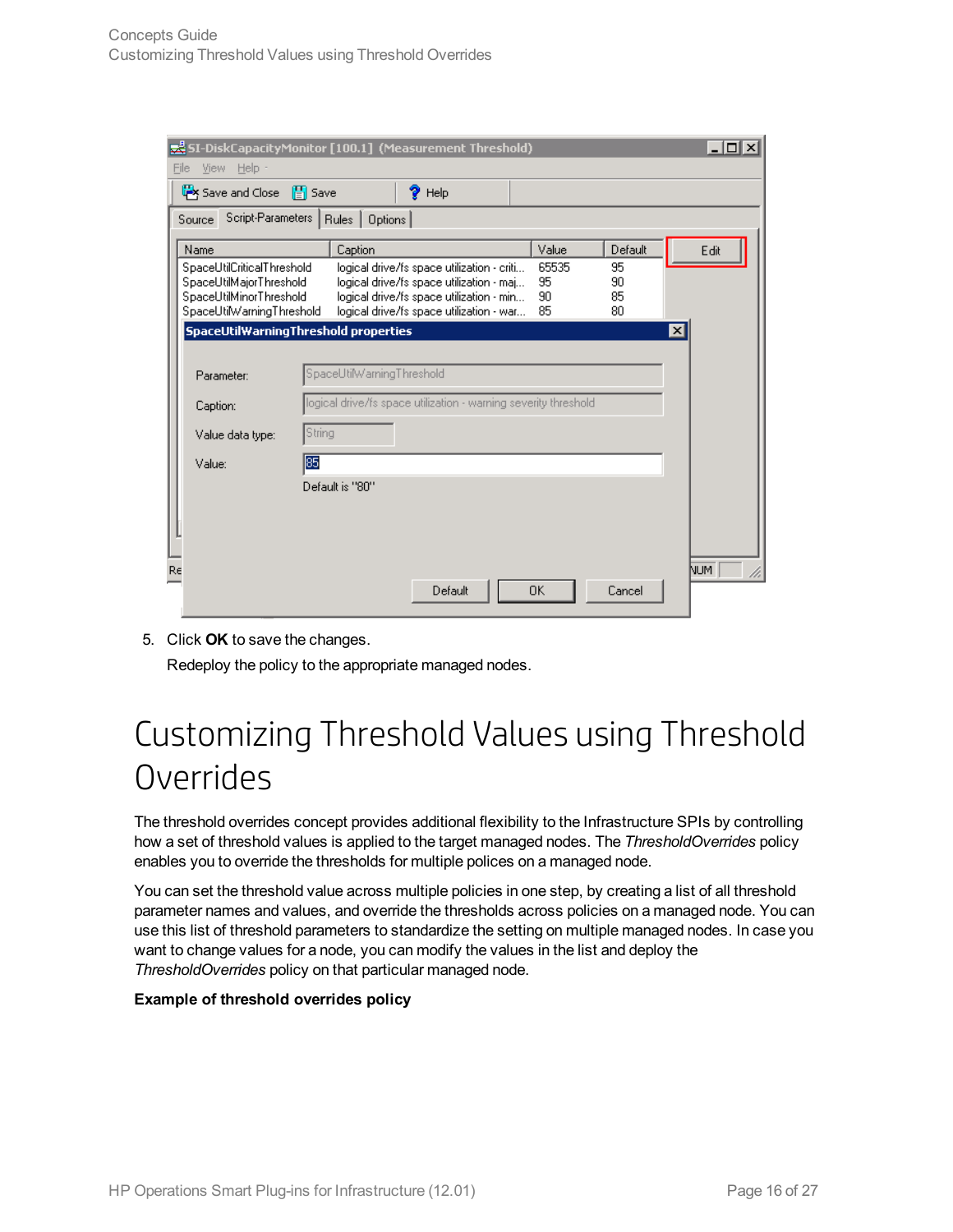|              | 트 ThresholdOverridesLinux [100.0] (Node Info)    |      |  |
|--------------|--------------------------------------------------|------|--|
| File<br>View | Help -                                           |      |  |
|              | Save and Close<br><b>圖</b> Save<br>$\gamma$ Help |      |  |
| General      |                                                  |      |  |
|              |                                                  |      |  |
| 1            | :XPL config                                      |      |  |
| 2            | [eaagt]                                          |      |  |
| 3            | CPUbusytimeCriticalThreshold=70                  |      |  |
| 4            | CPUbusytimeMajorThreshold=60                     |      |  |
| 5            | CPUbusytimeMinorThreshold=50                     |      |  |
| 6            | CPUbusytimeWarningThreshold=40                   |      |  |
| 7            |                                                  |      |  |
| 8            | VMFSUsageCriticalThreshold=95                    |      |  |
|              | 9<br>VMFSUsageMajorThreshold=90                  |      |  |
|              | 10<br>VMFSUsageMinorThreshold=85                 |      |  |
| 11           | VMFSUsageWarningThreshold=80                     |      |  |
| 12           |                                                  |      |  |
| 13           | MemPageOutRateMajorThreshold=4000                |      |  |
| 14           | MemPageOutRateMinorThreshold=400                 |      |  |
| 15           | MemPageOutRateWarningThreshold=100               |      |  |
| 16           |                                                  |      |  |
| 17           | MemSwapoutByteRateMajorThreshold=10              |      |  |
| 18           | MemSwapoutByteRateMinorThreshold=8               |      |  |
| 19           | MemSwapoutByteRateWarningThreshold=5             |      |  |
| 20           |                                                  |      |  |
| 21           |                                                  |      |  |
|              |                                                  |      |  |
| Ready        |                                                  | NUM. |  |

These steps help you to override the threshold settings for the policies on a particular managed node. You can create copies of this policy to set different sets of values on other managed nodes. After specifying the overriding thresholds, make sure that you deploy the policy to the managed nodes.

**Note:** ThresholdOverrides policy is of the type Node Info. These polices do not generate and send messages to the HPOM console.

Additionally, you can modify the threshold values in a policy directly by using XPL configuration settings. To view and change the settings for policy thresholds in the XPL, use the following commands:

• View the XPL configuration settings namespace:

ovconfget eaagt

• Change the threshold values:

ovconfchg -ns eaagt -set <threshold name> <overriding threshold value>

Example:

ovconfchg -ns eaagt -set VMFSUsageCriticalThreshold 91

-set VMFSUsageMajorThreshold 86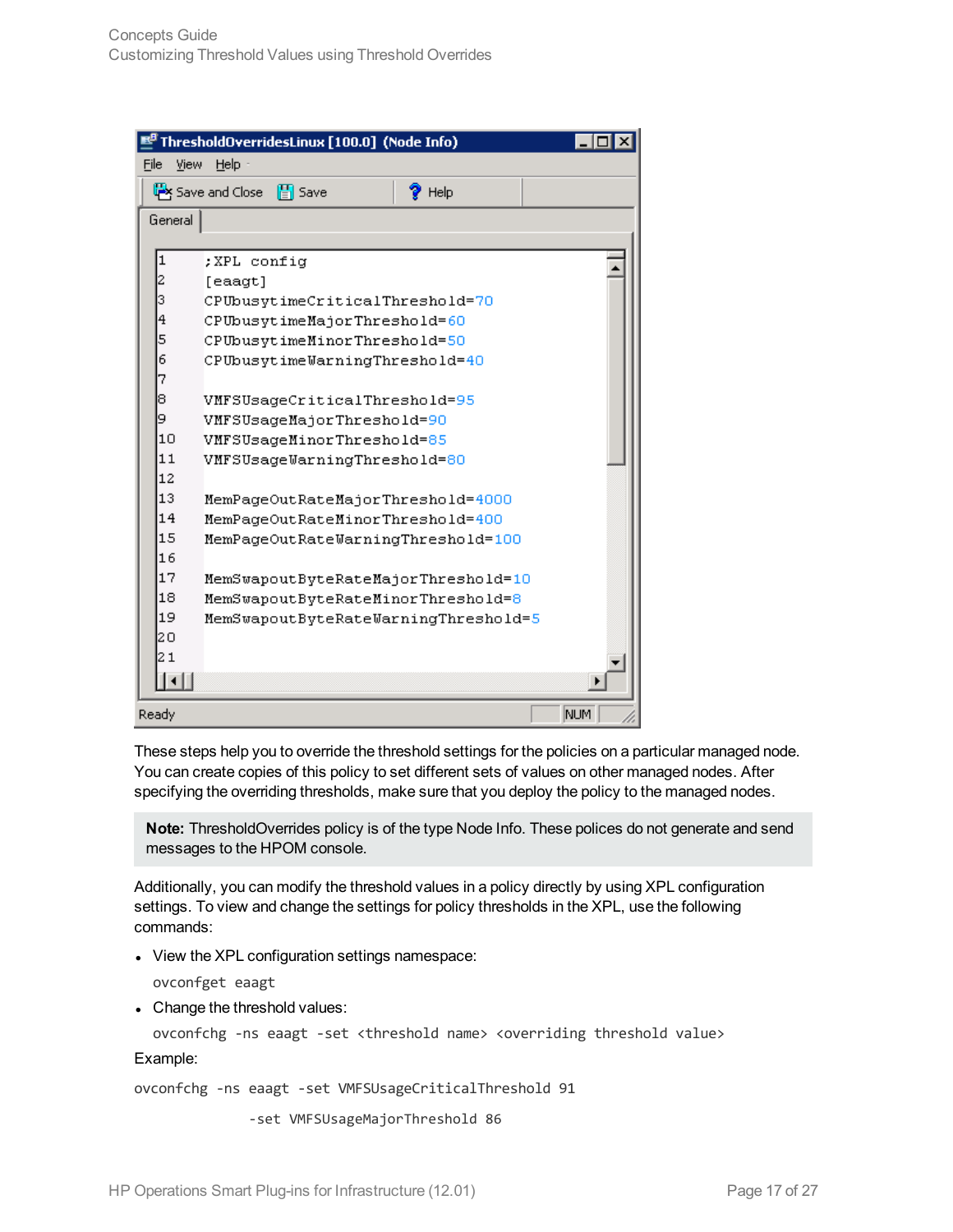-set VMFSUsageMinorThreshold 81

-set VMFSUsageWarningThreshold 76

## <span id="page-17-0"></span>Adaptive Thresholds

The adaptive threshold concept is used to determine optimal threshold values by using the historical records for performance characteristics and usage patterns of infrastructure resources, instead of using fixed threshold values specified in the policies. The policies that use adaptive thresholds calculate the average value of the metric during the last hour. The average value is then compared to the data collected in the previous 4 weeks during the same hour or day interval. If there is a significant difference in the value, the policy generates an alert.

Constant threshold values set in the policies are ideal for a specific scenario, but not for all scenarios. It is necessary to change the threshold values according to the type of environment for improved performance of the infrastructure resources. Distributed system environments generally follow predictable trends over time. Adaptive threshold helps to automatically calculate the threshold values according to available performance data for previous weeks.

When policies that use adaptive threshold are deployed on managed nodes, the adaptive threshold script establishes a baseline from the historic samples. The policy stores the value of the metric collected from the previous 4 weeks for the same day and same time slot known as **Historic Data or Baseline Data**. The sampled data is collected from the HP Embedded Performance Component or HP Performance Agent. These samples help identify previous trends in infrastructure performance. Based on these trends, the threshold range is automatically calculated.

**Current Data** is the data collected over the last hour period. Comparing the current performance data with the historical data enables to detect deviations from normal behavior. An alert is generated when an abnormal behavior is detected.

**Standard deviation** is calculated by comparing the value of current data against the average value of the historic data. If the standard deviation value is high or low it means the metric value varies historically.



The script compares the current data average with the standard deviation levels, to determine if the current data exceeds or precedes either one standard deviation or two standard deviations of the baseline data.

If the current value exceeds the one standard deviation, but not two standard deviations, then the policy generates warning severity message. Similarly, if the current value exceeds two standard deviations,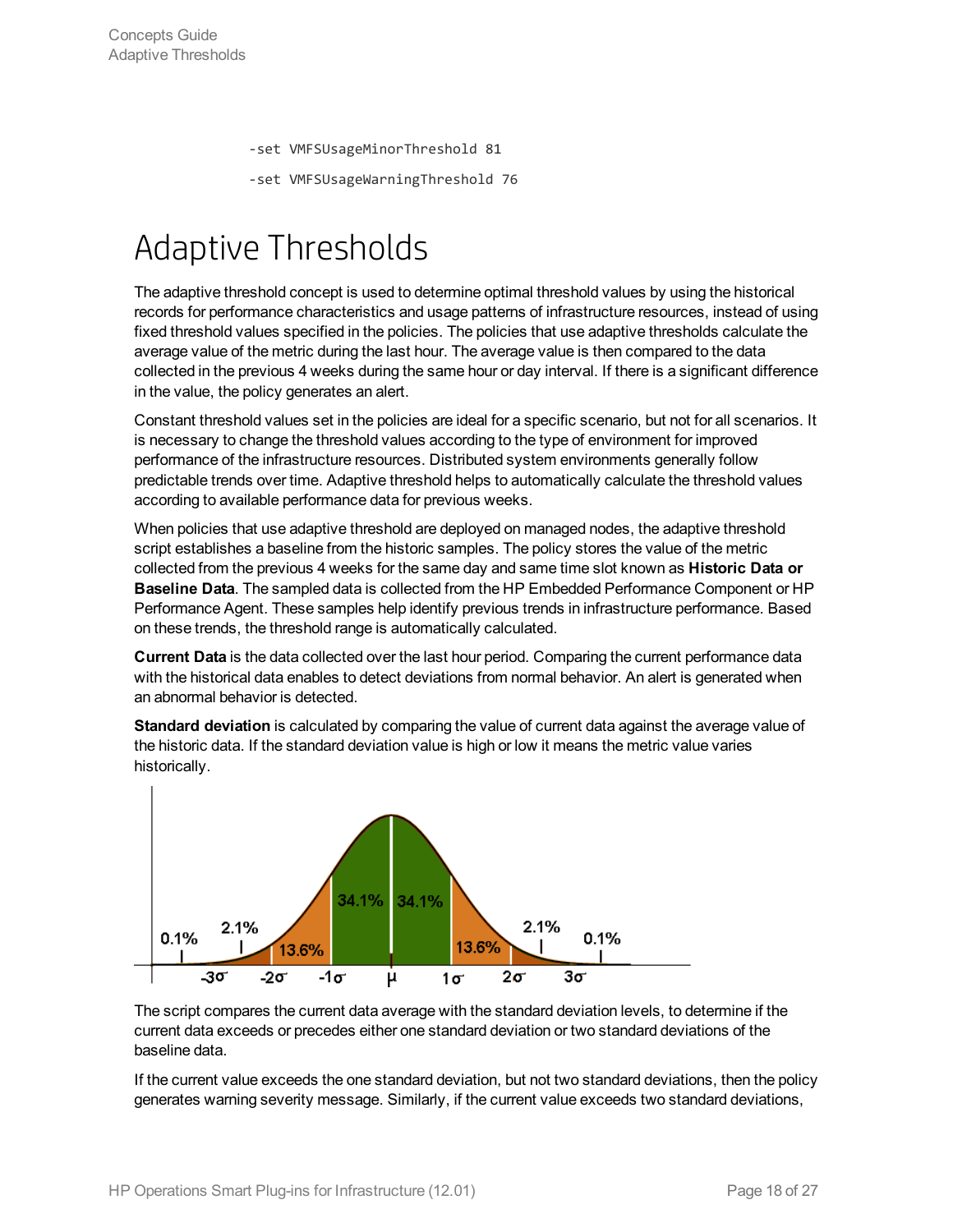the policy generates a major severity message. The number of standard deviations and messages severities are configurable using the policy script parameters.

You can pre-define the values for MajorDeviation, WarningDeviation, and MinorDeviation in the policy as part of the script parameters. The parameters display the number of standard deviations from normal, at which the policy generates a major, warning, or minor severity message respectively.

The infrastructure resources that have sporadic usage at intervals greater than one month may not be suitable candidates for implementation of adaptive thresholds. For example, if you have an analysis server that really works hard only during the quarters last week, then the policy that use adaptive threshold will not be suitable. This is because it will compare this activity against the activity during the previous 4 weeks that are not representative of the activity during the last week.

Adaptive Threshold is calculated as follows:

Range for normal behavior = Historic Average N  $*$  Historic Standard Deviation

In this instance, Historic Average is the average of the Historic Data and N is the value of the Major, Minor, or Warning Deviation.

#### **For example:**

Consider the average for memory utilization of a system during the last hour is 60% and the historic data over the last 4 weeks on the same day and hour averages 40% with a standard deviation of 5. Next, consider that the policy is configured with a value of 3.5 for the parameter MajorDeviation.

As per the Adaptive Threshold calculation:

Range for normal behavior =  $40$  3.5  $*$  5 =  $57.5 - 22.5$ 



Since standard deviation is 5 and the current value is 60%, it means there was a variation in the current value compared to the average historic data. On a scale of 100, the current data of 60% do not lie in the range of 57.5-22.5%. As a result the policy sends a major high alert. The policy with adaptive threshold perform statistical analysis and is unaware of the nature of the metric or of any environmental changes that may justify the current metric behavior.

### <span id="page-18-0"></span>Cutoff Threshold

Adaptive threshold triggers alarms when the value observed has significant variance compared to baseline data. For under-utilized systems the standard values observed for statistics under consideration are low. Even a small variance from these historical data seems as a large deviation in comparison and hence adaptive threshold triggers alarms.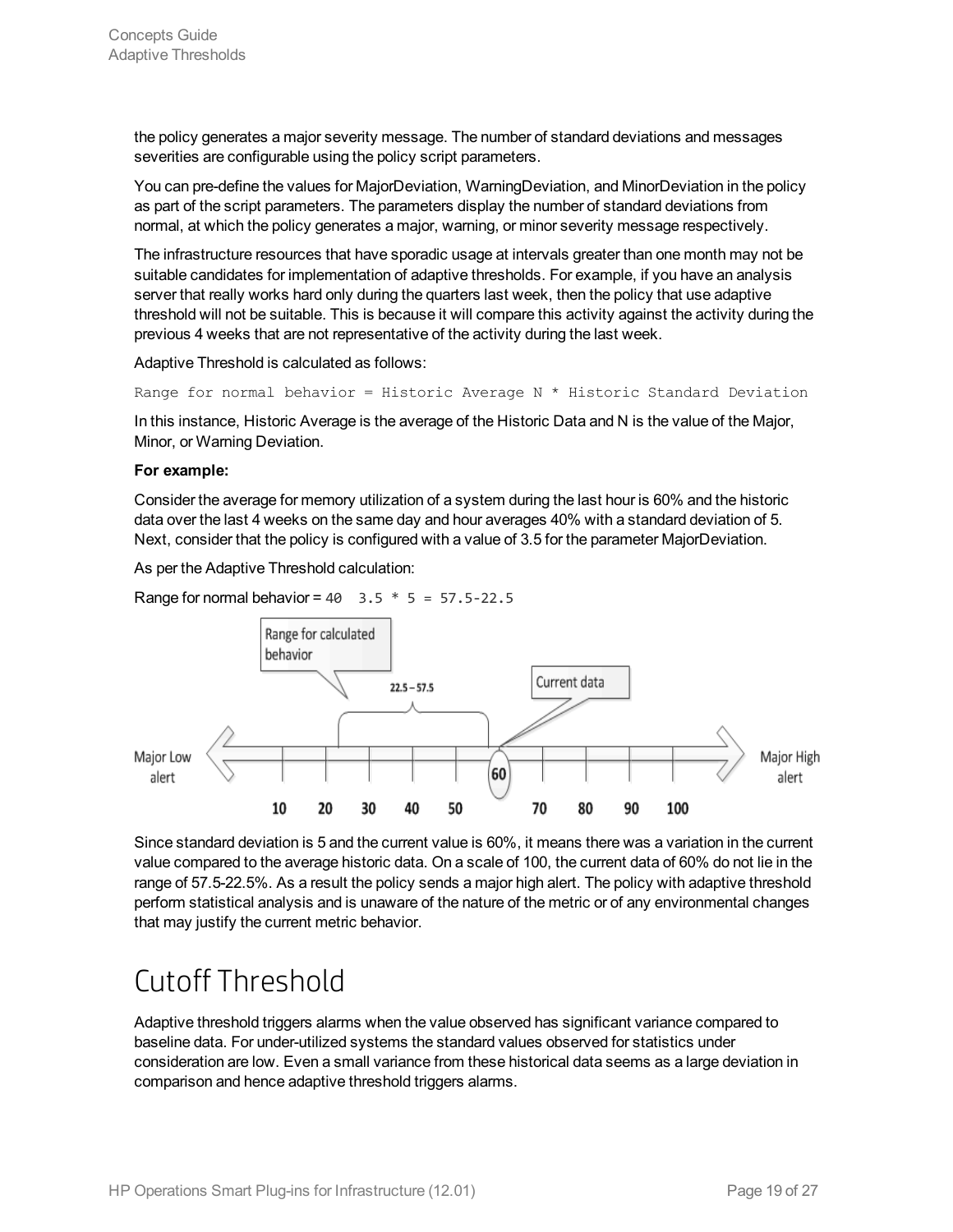For example, the CPU utilization of a system has been recorded in the range of 0.5-4% and the current value is 7%.



#### **Example of CPU utilization graph with data of a under-utilized system**

At this level, you may not want to receive an alert for CPU utilization higher than normal. However, if the CPU utilization of the system is in 50% there is cause for concern, and you may want to receive alerts.

To avoid getting adaptive threshold alarms for under-utilized systems, you can define cutoff thresholds for the parameters. The cutoff threshold is used to determine whether the alarm should be raised or not.

The cutoff value (say 'x') can be set in the following two ways:

- $\bullet$  'x'
- $\bullet$  '>x'

where 'x' is a numeric value.

The above setting impacts the AT policy processing, as the CutOff value is verified against the current data sample average and then it is decided whether or not to continue with further processing.

The CutOff value is checked for the following conditions:

- When cutoff value is set to 'x', continue processing only if current data sample average is greater than x.
- When cutoff value is set to '>x', continue processing only if current data sample average is less than x.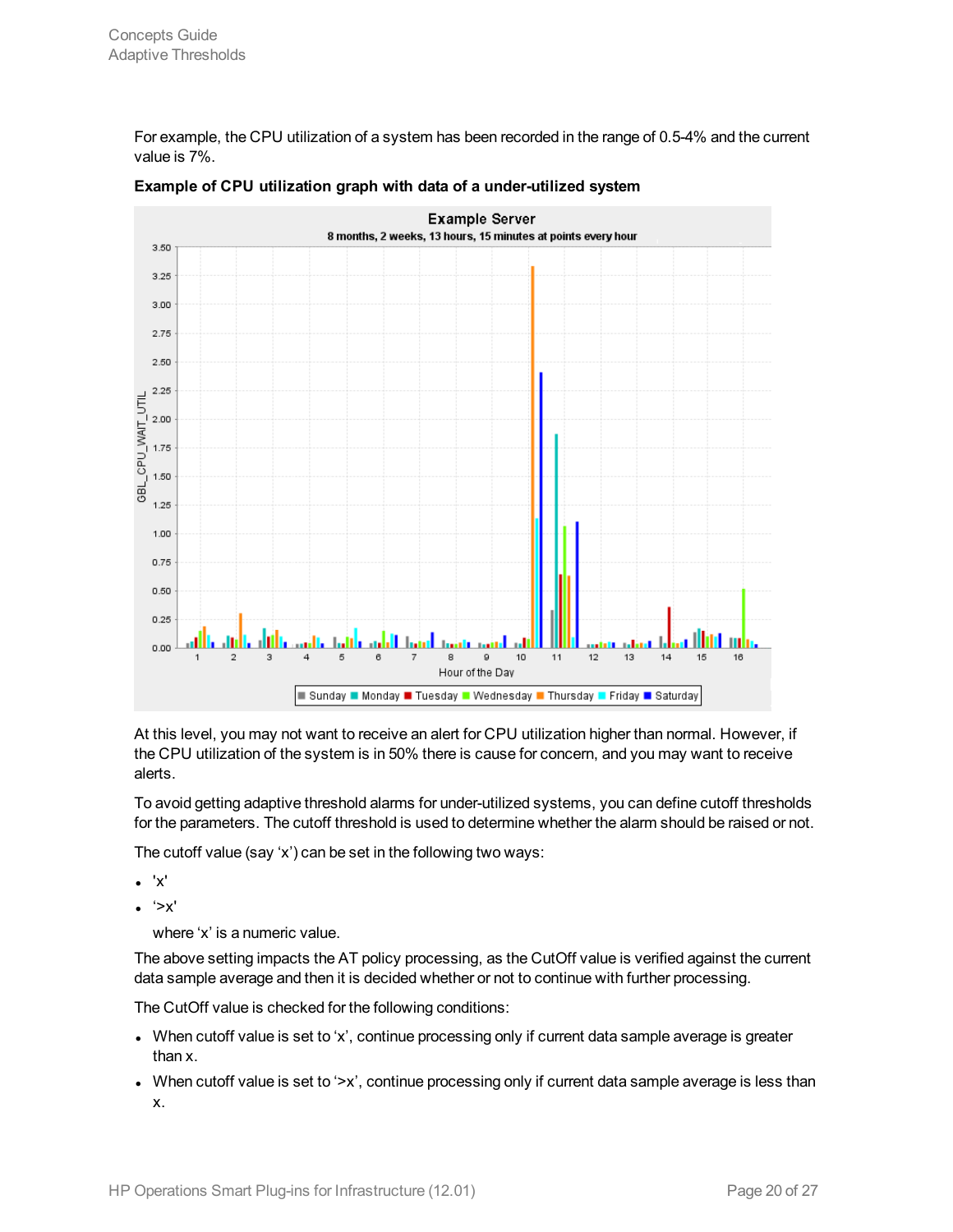For example, the cutoff threshold is set at 50%, the current data sample average value is 7%, and the CPU utilization of a system has been recorded in the range of 0.5-4%. At this level, although the CPU utilization is higher, you will not receive an alert till the utilization levels reach 50% or above.

By default, the cutoff parameter has no value defined. You can decide to assign a value depending upon the system usage trends. The table below contains recommended cutoff values for adaptive threshold policies.

| <b>Policy Name</b>                                   | <b>Threshold Parameter</b><br><b>Name</b> | <b>Recommended Value</b> |
|------------------------------------------------------|-------------------------------------------|--------------------------|
| SI-SwapUtilization-AT                                | SwapUtilCutOff                            | 10                       |
| SI-PerCPUUtilization-AT                              | <b>CPUUtilCutOff</b>                      | 50                       |
| SI-PerNetifInbyteBaseline-AT                         | ByNetifInByteCutOff                       | 1000 $(-1$ KB)           |
| SI-PerDiskUtilization-AT                             | <b>DiskUtilCutOff</b>                     | 30                       |
| SI-MemoryUtilization-AT                              | MemUtilCutOff                             | 60                       |
| SI-PerNetifOutbyteBaseline-AT                        | <b>ByNetifOutByteCutOff</b>               | 1000 $(-1$ KB)           |
| $VI -$<br>VMCPUEntitlementUtilizationMonitor-<br>AT  | CPUEntIUtilCutOff                         | 100                      |
| VI-IBMLPARFrameCPUUtilMonitor-AT                     | <b>LPARFrameCPUUtilCutOff</b>             | 50                       |
| VI-HPVMGuestCPUEntIUtilMonitor-<br>AT                | <b>CPUEntIUtilCutOff</b>                  | 80                       |
| VI-IBMLPARCPUEntIUtilMonitor-AT                      | <b>CPUEntIUtilCutOff</b>                  | 80                       |
|                                                      | <b>CPUEntIUtilCutOff</b>                  | 80                       |
| $VI -$<br>MSHyperVGuestCPUEntIUtilMonitor-<br>AT     | <b>CPUEntIUtilCutOff</b>                  | 80                       |
| $VI -$<br>OracleSolarisZoneCPUEntlUtilMonitor-<br>AT | <b>CPUEntIUtilCutOff</b>                  | 80                       |
| VI-IBMLPARMemoryEntIUtilMonitor-<br>AT               | <b>MEMEntIUtilCutOff</b>                  | 80                       |
|                                                      | <b>MEMEntIUtilCutOff</b>                  | 80                       |
| $VI -$<br>OracleSolarisMemoryEntIUtilMonitor-<br>AT  | <b>MEMEntIUtilCutOff</b>                  | 80                       |
| VI-OracleSolarisZoneSwapUtilMonitor-                 | SwapUtilCutOff                            | 50                       |

### Recommended cutoff values for adaptive threshold policies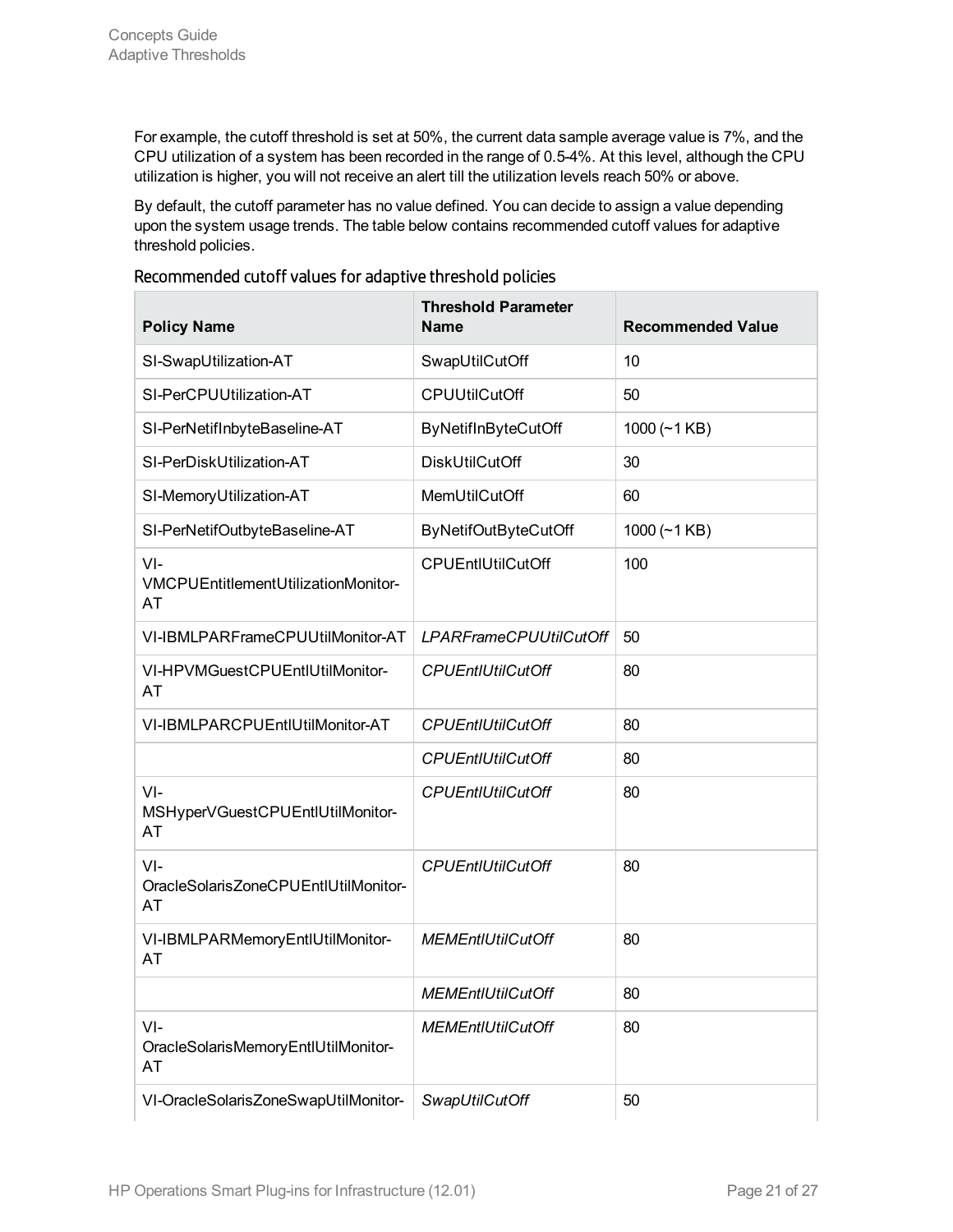| <b>Policy Name</b>                                 | <b>Threshold Parameter</b><br><b>Name</b> | <b>Recommended Value</b>                                  |
|----------------------------------------------------|-------------------------------------------|-----------------------------------------------------------|
| AT                                                 |                                           |                                                           |
| $VI -$<br>LinuxVirtDiskPhysByteRateBaseline-<br>AT | DiskPhysbyteCutOff                        | 1000*the number of VMs<br>running on KVM or Xen<br>hosts  |
| VI-LinuxVirtNetByteRateBaseline-AT                 | NetbyteRateCutOff                         | 1000*the number of VMs<br>running on KVM or Xen<br>hosts. |
| $VI -$<br>LinuxVirtGuestCPUTotalUtilMonitor-<br>AT | <b>CPUTotUtilCutOff</b>                   | 50                                                        |
| VI-LinuxVirtVMMemoryUsage-AT                       | MemUsageCutOff                            | 75                                                        |

### Recommended cutoff values for adaptive threshold policies, continued

<span id="page-21-0"></span>You can set the cutoff values for adaptive threshold policies by using threshold overrides policy. To know more about threshold overrides, see "Adaptive [Thresholds"](#page-17-0) on page 18.

## Remote Monitoring

In a network topology, there are clients that are directly monitored by the server. In such a setup it is common that the client in turn hosts or interacts with other servers, disks, or machines known as remote entities. The server interacts with these remote entities indirectly through the clients. Typically, these remote entities are agent-less nodes that are monitored through proxy connections. The remote entities are network addressable entities like cluster nodes, cluster resource groups, virtual machines, or remote drives.

Infrastructure SPIs help you to monitor the remote infrastructure. These are added as managed nodes or nodes monitored as SNMP/message-allowed nodes.

The remote drives mounted on *individual systems* are monitored through the Systems Infrastructure SPI policies. The remote drive space utilization monitor policies monitor space utilization on file shares provided by another system.

In a virtualized environment it is important to monitor virtual machine performance and availability remotely without having the need for running the HP Operations Agent on them. The Virtualization Infrastructure SPI monitors virtual machines remotely.

In a clustered environment the Cluster Infrastructure policies monitor the nodes and resource groups of a cluster remotely.

When Systems Infrastructure SPI identifies a managed node as a virtualized server or a cluster system, it initiates virtualization discovery policy or cluster discovery policy, as appropriate. To enable assignment of alerts to the appropriate entity, such as the nodes that do not have HP Operations Agent running on them, can be added as message-allowed nodes in the HPOM node bank. The Infrastructure SPIs automatically add nodes in the HPOM node bank in some cases and in some cases it is left to be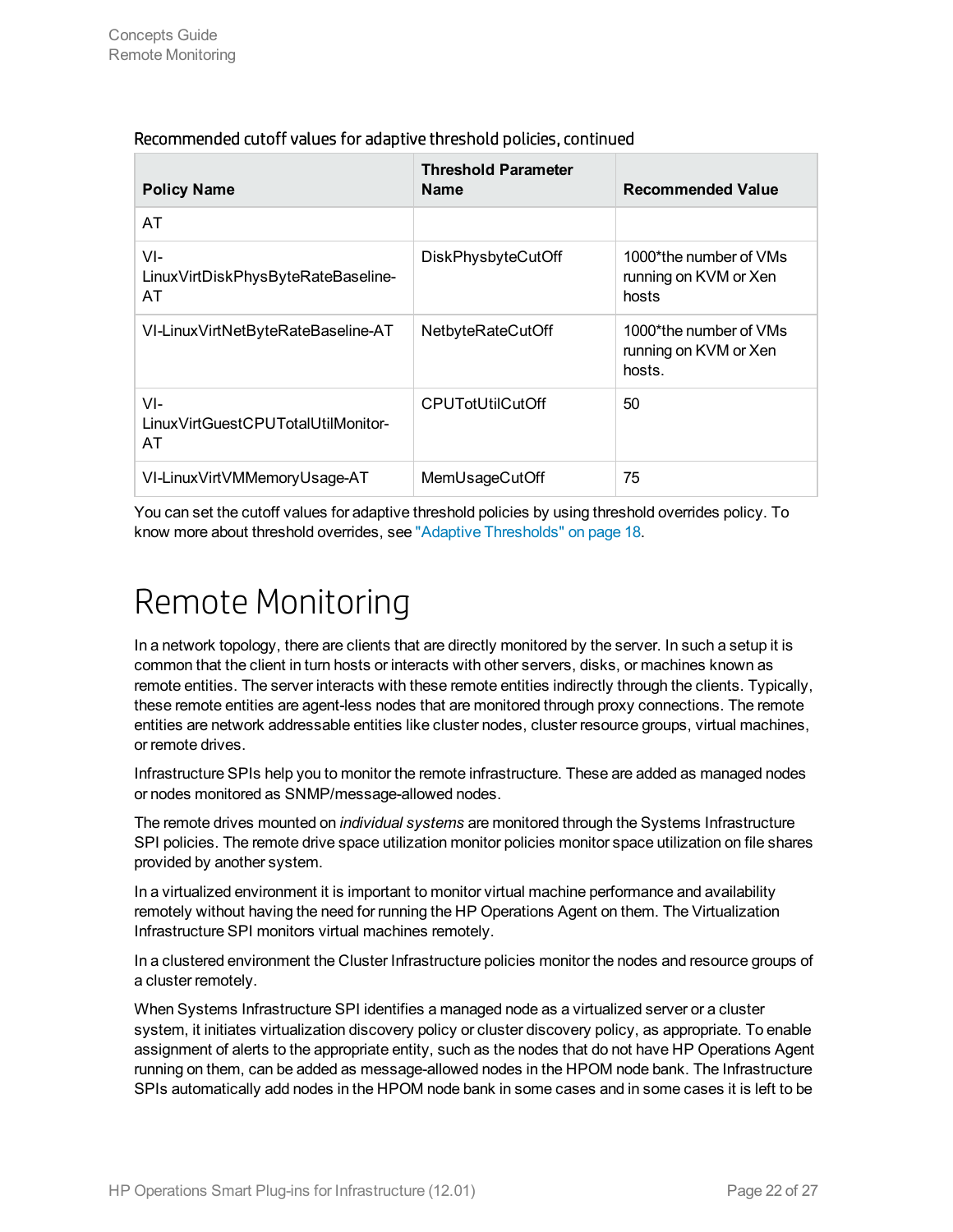done manually. To ascertain whether nodes are auto-added in node-bank by Infrastructure SPI or to add nodes manually, refer to the tables below:

### Scenarios when nodes are added automatically in the HPOM node bank

| <b>Node Auto-addition Scenarios</b> | Node Type                                 |  |  |
|-------------------------------------|-------------------------------------------|--|--|
| Cluster Nodes                       | Message allowed/Managed node              |  |  |
| <b>Cluster Resource Groups</b>      | Message allowed/Virtual node/Managed node |  |  |

### Scenarios when nodes are not added automatically in the HPOM node bank

| Scenarios when node is not auto-added | Node Type (can be added as)  |  |  |
|---------------------------------------|------------------------------|--|--|
| NFS/Samba (CIFS) share providers      | Message allowed/Managed node |  |  |
| Hyper-V guest virtual machines        | Message allowed/Managed node |  |  |

To ensure that the alerts are assigned to the remote system rather than the host from which the monitoring is done, many Infrastructure SPI policies (that are capable of doing remote monitoring) contain a parameter setting *AssignMessageToRemoteHost* that can be set to 0 or 1 depending on the need.

#### **Example of AssignMessageToRemoteHost parameter in a policy**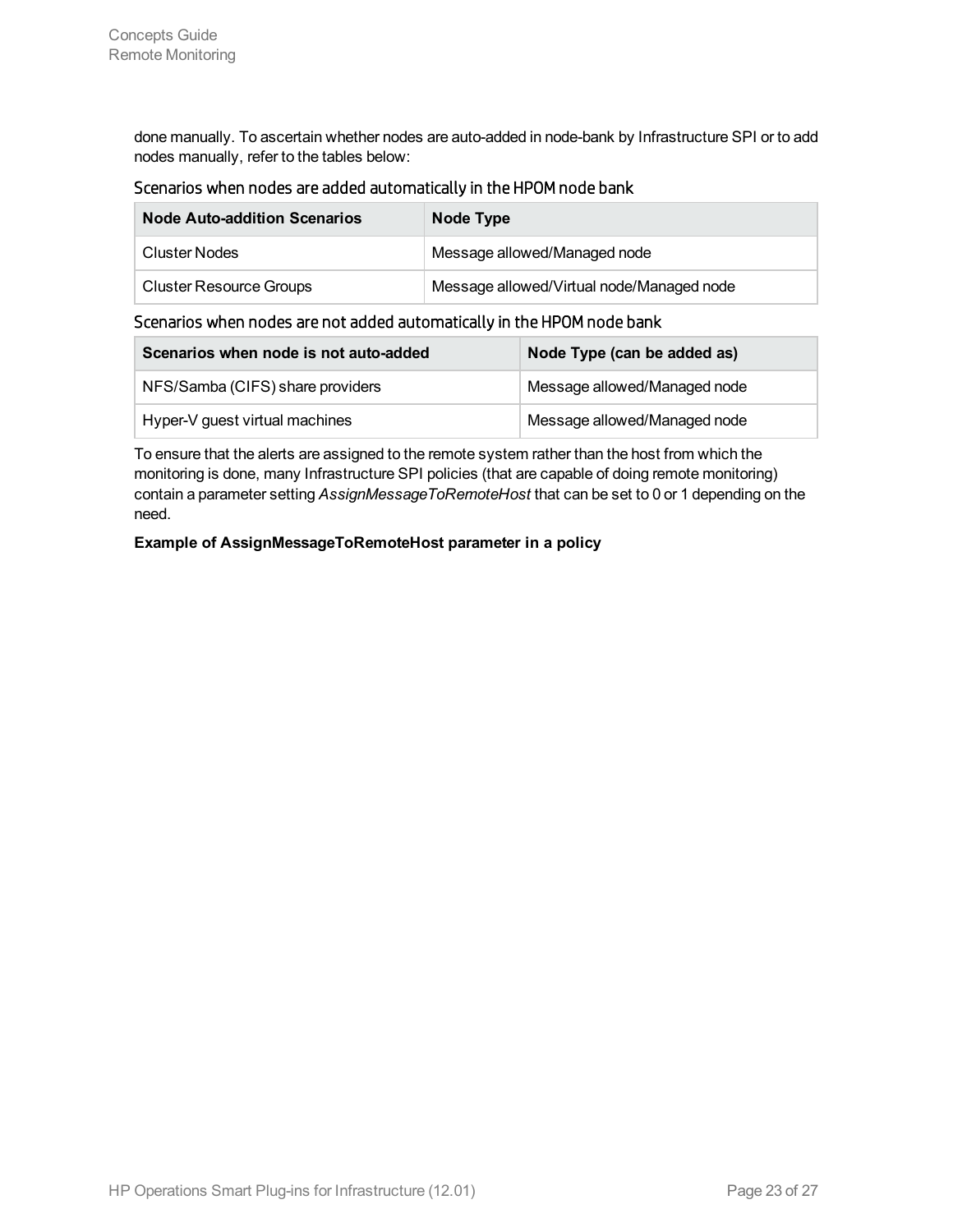| え SI-MSWindowsRemoteDrivesSpaceUtilization [100.0] (Measurement Threshold)<br>Help -<br>File<br>View          |                                                                                                                                                                                  |         |                       |                      | $\Box$          |
|---------------------------------------------------------------------------------------------------------------|----------------------------------------------------------------------------------------------------------------------------------------------------------------------------------|---------|-----------------------|----------------------|-----------------|
| $\mathbb{H}$ Save<br>Save and Close                                                                           | $\gamma$ Help                                                                                                                                                                    |         |                       |                      |                 |
| Script-Parameters  <br>Source                                                                                 | Threshold levels   Options                                                                                                                                                       |         |                       |                      |                 |
| Name                                                                                                          | Caption                                                                                                                                                                          |         | Value                 | Default              | Edit            |
| SpaceUtilCriticalThreshold<br>SpaceUtilMajorThreshold<br>SpaceUtilMinorThreshold<br>SpaceUtilWarningThreshold | Remote drive usage level - Critical Thres<br>Remote drive usage level - Critical Thres<br>Remote drive usage level - Critical Thres<br>Remote drive usage level - Critical Thres |         | 256<br>95<br>90<br>85 | 95<br>90<br>85<br>80 |                 |
| MessageGroup<br>Debug<br>AssignMessageToRemoteHost                                                            | Message group setting for outgoing mess<br>Debug policy values - set to 1 to turn on<br>If the messages sent from this policy nee                                                |         | Oper<br>0<br>0        | Operatin<br>0<br>n   |                 |
|                                                                                                               | AssignMessageToRemoteHost properties                                                                                                                                             |         |                       |                      | $\vert x \vert$ |
| Parameter:                                                                                                    | AssignMessageToRemoteHost                                                                                                                                                        |         |                       |                      |                 |
| Caption:                                                                                                      | If the messages sent from this policy need to be assigned to the remote h                                                                                                        |         |                       |                      |                 |
| Value data type:                                                                                              | Integer                                                                                                                                                                          |         |                       |                      |                 |
| Value:                                                                                                        | О<br>Default is 0.                                                                                                                                                               |         |                       |                      |                 |
|                                                                                                               |                                                                                                                                                                                  | Default | 0K                    | Cancel               |                 |
| $\blacktriangleleft$                                                                                          |                                                                                                                                                                                  |         |                       |                      |                 |
| Ready                                                                                                         |                                                                                                                                                                                  |         |                       |                      |                 |

You can set the value to 1 to display the primary node of the alert message as the remote host. By default, the messages are assigned to the managed node from which the message is sent out.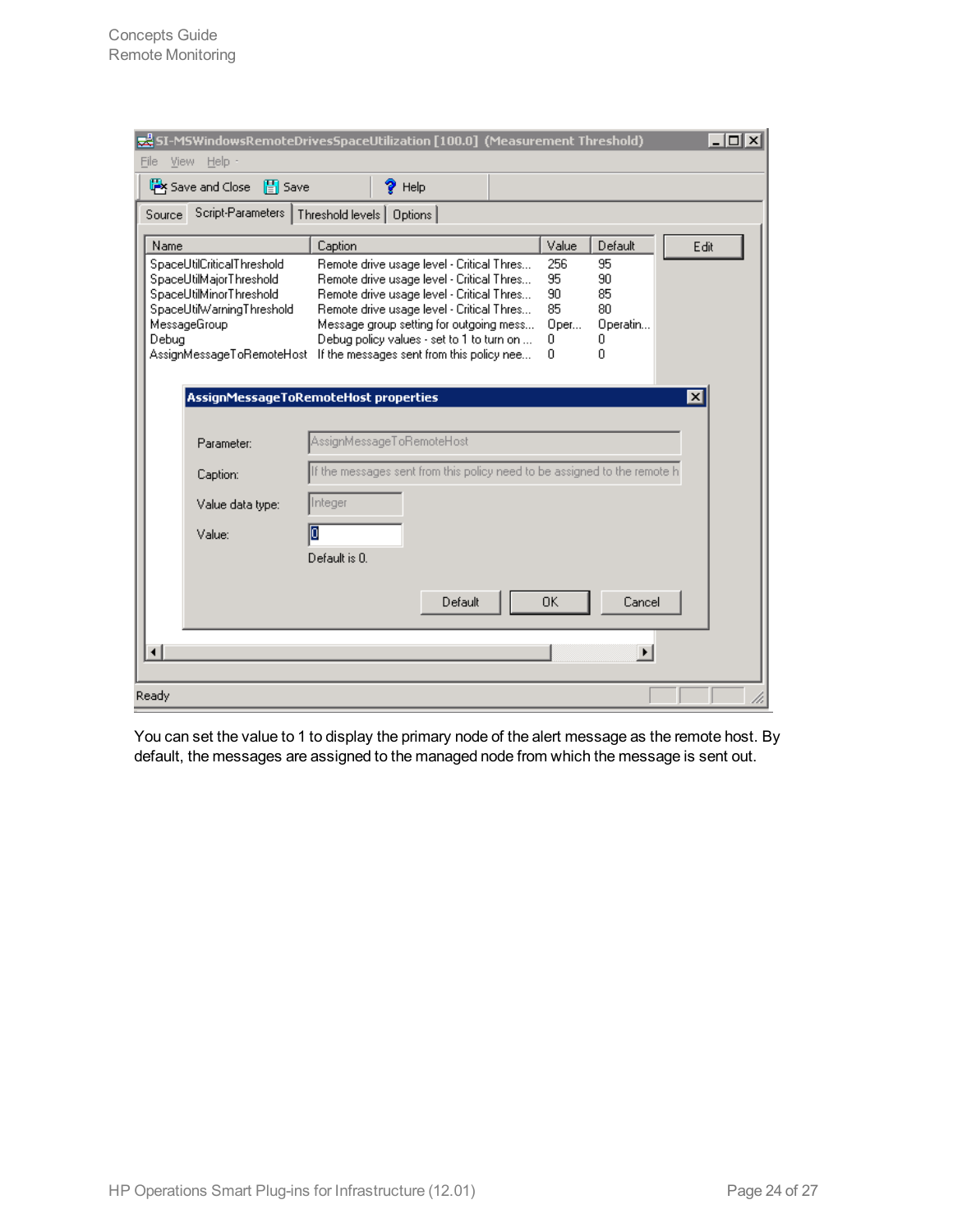## <span id="page-24-0"></span>Dialogue with Infrastructure SPI Expert

This section presents some possible scenarios of the Infrastructure SPIs.

In this example, Newbie, a recently employed administrator, has been given the responsibility of installing and deploying the Infrastructure SPIs. The new administrator does not have an idea about Infrastructure SPIs or earlier version of Virtualization Infrastructure SPI. The new administrator approaches InfraSPI Expert, a senior administrator and a power-user of operations management features and functionality, for assistance in understanding the product. They have the following conversations.

**Newbie:** One of our servers lately seems to be slowing down and response times of the database instance running on the system are getting erratic.

**InfraSPI Expert:** Did you monitor the CPU and memory utilization for any bottlenecks on the system?

#### **Newbie:** No.

**InfraSPI Expert:** Deploy the Systems Infrastructure SPIs CPU bottleneck diagnosis and memory bottleneck diagnosis policies on the node. These policies report back the top 10 CPU and memory hogging processes respectively. This should help you identify the cause of the problem.

#### **Newbie:** Okay.

**Newbie:** I deployed the policies and now I know the reason for our server slowing down. The Systems Infrastructure SPI sends alert messages to the HPOM console and I was quickly able to see the root cause of the problem. The messages display the top 10 processes hogging CPU and memory utilization.

**InfraSPI Expert:** Great going, so what was the issue?

**Newbie:** There was a rogue application running that was sporadically increasing CPU consumption as well as memory usage. I have fixed the rogue application.

### **InfraSPI Expert:** Okay.

For information about the policies provided by Systems Infrastructure SPI, see *HP Operations Smart Plug-in for Systems Infrastructure User Guide*.

**Newbie:** This was a great way of identifying the problem. I have a question though, what do I do for systems that are perennially busy or the ones that are idle?

**InfraSPI Expert:** For systems that are highly utilized or under-utilized you can deploy the Systems Infrastructure SPIs CPU utilization and memory utilization monitor policies on the node. These are adaptive threshold policies and will give you accurate results.

**Newbie:** I remember reading about adaptive threshold policies. These policies learn from the performance characteristics and patterns of the previously collected data, and statistically determine if the current utilization is normal or not. The thresholds are automatically calculated according to historic data.

**InfraSPI Expert:** Yes, that way you get alerts only for actual problem scenarios. An easy way to identify auto threshold determination policies is to look for AT appended at the end of policy name, for example, VI-VMwareVMMemoryUsage-AT.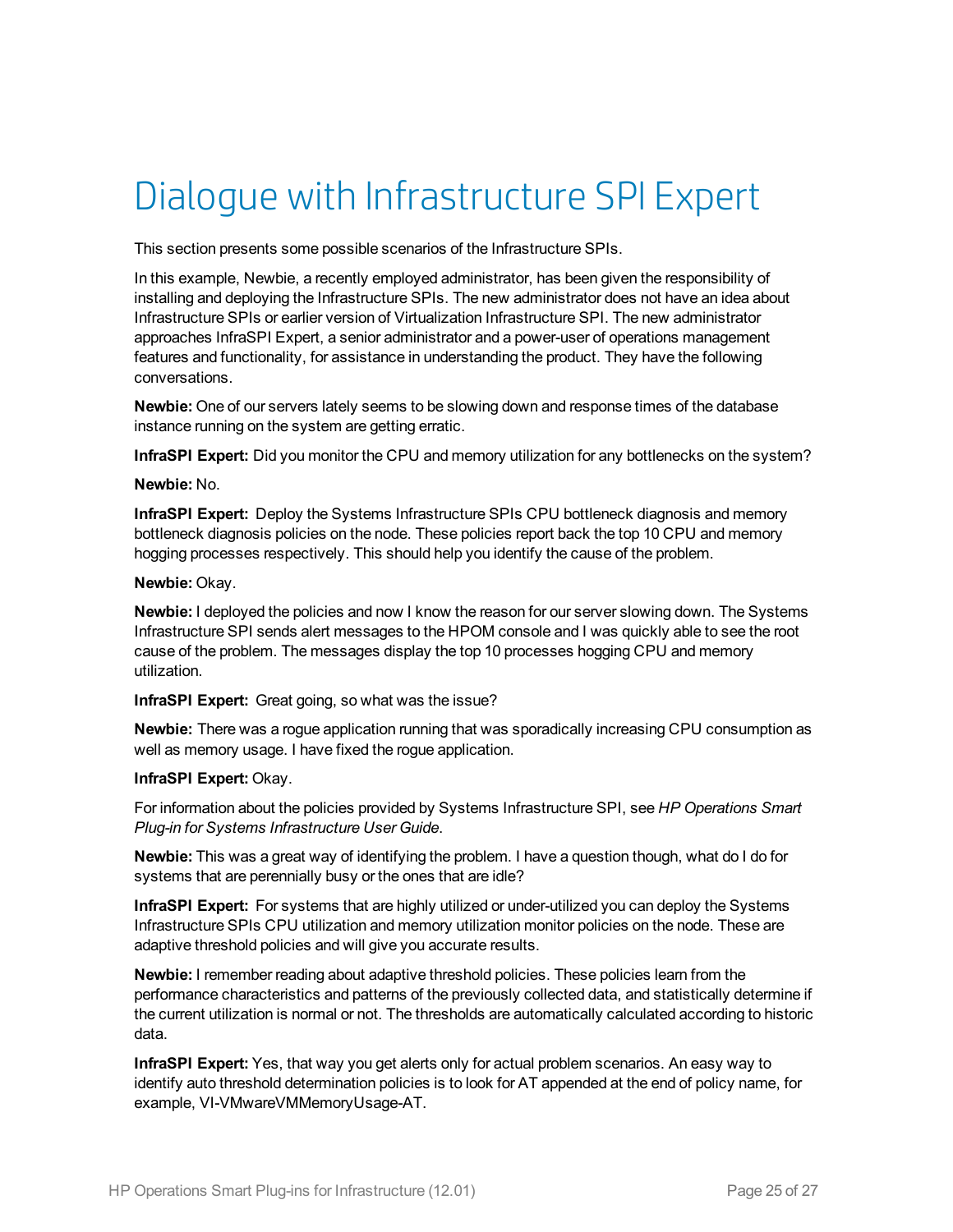For more information on how adaptive thresholds are calculated, see "Key [Concepts"](#page-14-0) on page 15.

**Newbie:** Okay. While going through many policies, I noticed the critical threshold parameter has a strange value "65535" assigned.

**InfraSPI Expert:** Yes, this value is deliberately assigned to mask the critical threshold parameter. This avoids system generating critical alert messages. We can manually define the critical threshold level if required.

**Newbie:** But why 65535?

**InfraSPI Expert:** Just a number! For masking, it can be any number above 100.

**Newbie:** What about machines which hang or get stuck in a transient stage?

**InfraSPI Expert:** Good you asked. Virtualization Infrastructure SPI sends out an alert, if any virtual machine is stuck in a transient stage such as starting, snapshots, migrating, saving, and stopping for more than 30 minutes. This policy is very useful to identify any state transitions or issues (if any) with the running of virtual machine.

**Newbie:** Another thing, what about the planned outages that occur every night for our test virtual machines? This is intentional and I don't want messages about VM state changes for the scheduled outages. How can I avoid getting alerts for these servers?

**InfraSPI Expert:** Good question. For nodes that undergo planned outages at predefined time every day, like our test virtual machines that are shutdown at 21:00:00 hours and brought back up at 05:00:00 hours next morning, you can avoid getting state change alerts messages from VI-StateMonitor policy by setting the **AlertOnPlannedOutage** parameter to true. When the policy is deployed with this setting, the VI-StateMonitor policy will not generate VM suspension alert for the monitored node during the specified time duration. For information about the policies provided for monitoring virtual infrastructure, see *Smart Plug-in for Virtualization Infrastructure SPI User Guide.*

**Newbie:** We have a clustered web server where we want to ensure high availability of the server. We just cannot afford to let it go down. Is there a policy which can help me monitor and raise alerts on critical service levels watermarks like quorum breach or single point of failure situation?

**InfraSPI Expert:** Yes, Cluster Infrastructure SPI provides the CI-ClusterMonitor policy. This policy monitors for conditions such as:

- Cluster is down or offline.
- Majority of the nodes are down and cluster quorum is not maintained. If  $(n/2 + 1)$  nodes are not in active state. For example, if there are six nodes in your cluster, less than 4 nodes are active, the policy will raise an alert.
- There is only 1 active node in the whole cluster, thus being a single point of failure (SPOF) and a potential risk to cluster availability.

The policy will send out alerts for all the above conditions, thus ensuring that any breach of cluster availability watermarks are brought to notice. For information about the policies provided for monitoring cluster infrastructure, see *Smart Plug-in for Cluster Infrastructure SPI User Guide.*

**Newbie:** Great, thank you for all the useful information!